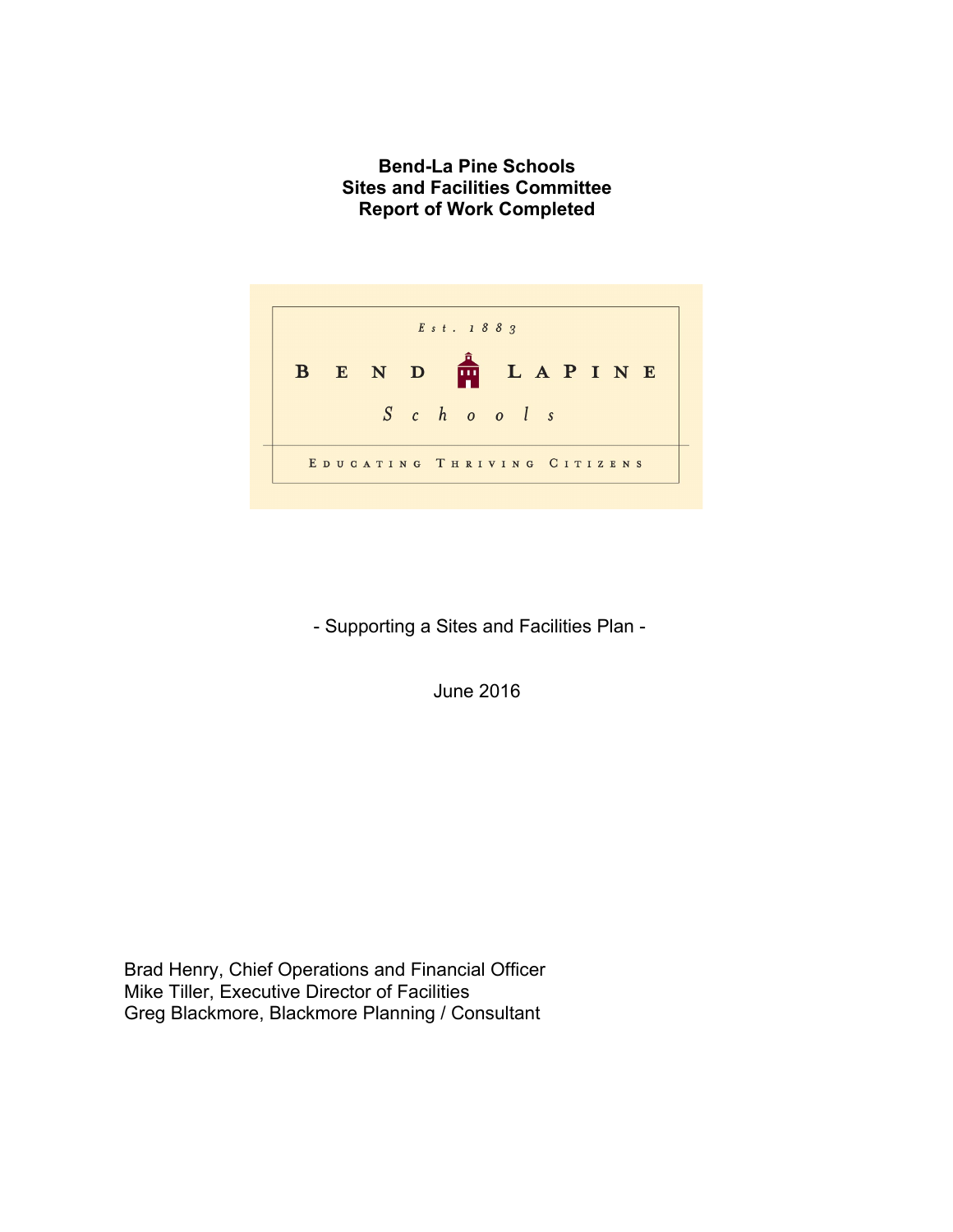# *Table of Contents*

## **Summary**

| <b>Chapter 1</b> – Project Overview and Background                              | 01 |
|---------------------------------------------------------------------------------|----|
| <b>Chapter 2</b> - Prioritized list of improvements                             | 04 |
| <b>Chapter 3</b> – Capacity and sites for new schools needed                    | 07 |
| <b>Chapter 4</b> - Assessment of usage and future needs of Education Center     | 23 |
| <b>Chapter 5</b> - Assessment of highest and best use of existing land holdings | 25 |
| <b>Chapter 6 - Conclusion</b>                                                   | 28 |

#### **Exhibits**

Exhibit A – Prioritized List of Improvements

- Exhibit B Enrollment Forecast Data
- Exhibit C Enrollment Study Materials Lora Nordquist
- Exhibit D Efficient Use of Schools Study Steele and Associates Architects
- Exhibit E School Need Maps
- Exhibit F Map of Existing Land Holdings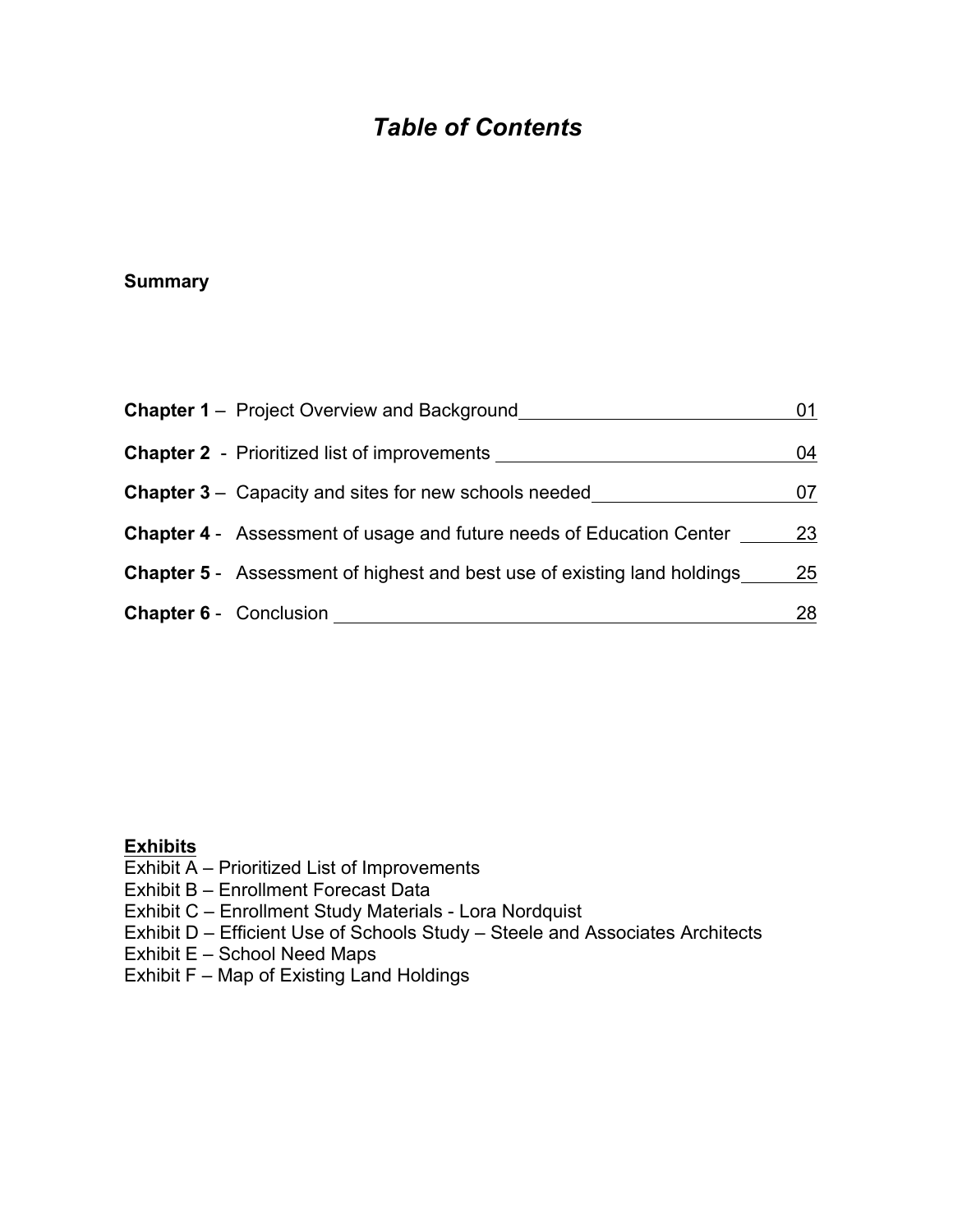## *Thank You*

The 2015-2016 Sites and Facilities Committee appreciates the opportunity to have participated in an extremely valuable community service. Over the course of six months Committee members met regularly to create and agree upon the recommendations discussed in this report. Committee discussions were open and respectful, filled with intelligent dialogue, and concern for the Bend-La Pine Schools students, parents, teachers, and service areas. The communities comprising the Bend-La Pine Schools are fortunate that the District engages the community in its planning efforts. The committee members would like to thank the Board for the opportunity to have participated in this planning process.

#### **Existing Facilities Team**

Name Skip Butler Heidi Slaybaugh Steve Hannas Steve Jorgenson Shawn Zumwalt Jackie Wilson Matt Hillman Jesse Rassmussen Kevin Gehrig Matt Montgomery Teri Friesen Ned Myers

#### **Future Needs Team**

Name Dean Wise Jen Souza David Ford Mel Oberst Damian Syrnyk Tim O'Connell Josh Boehme Karen Stiner

The Committee would also like to thank Bend-La Pine Schools' Staff, including Shawn Hasse for his diligent efforts presenting GIS data and maps and Lora Nordquist for her research and summary regarding the impacts of school size.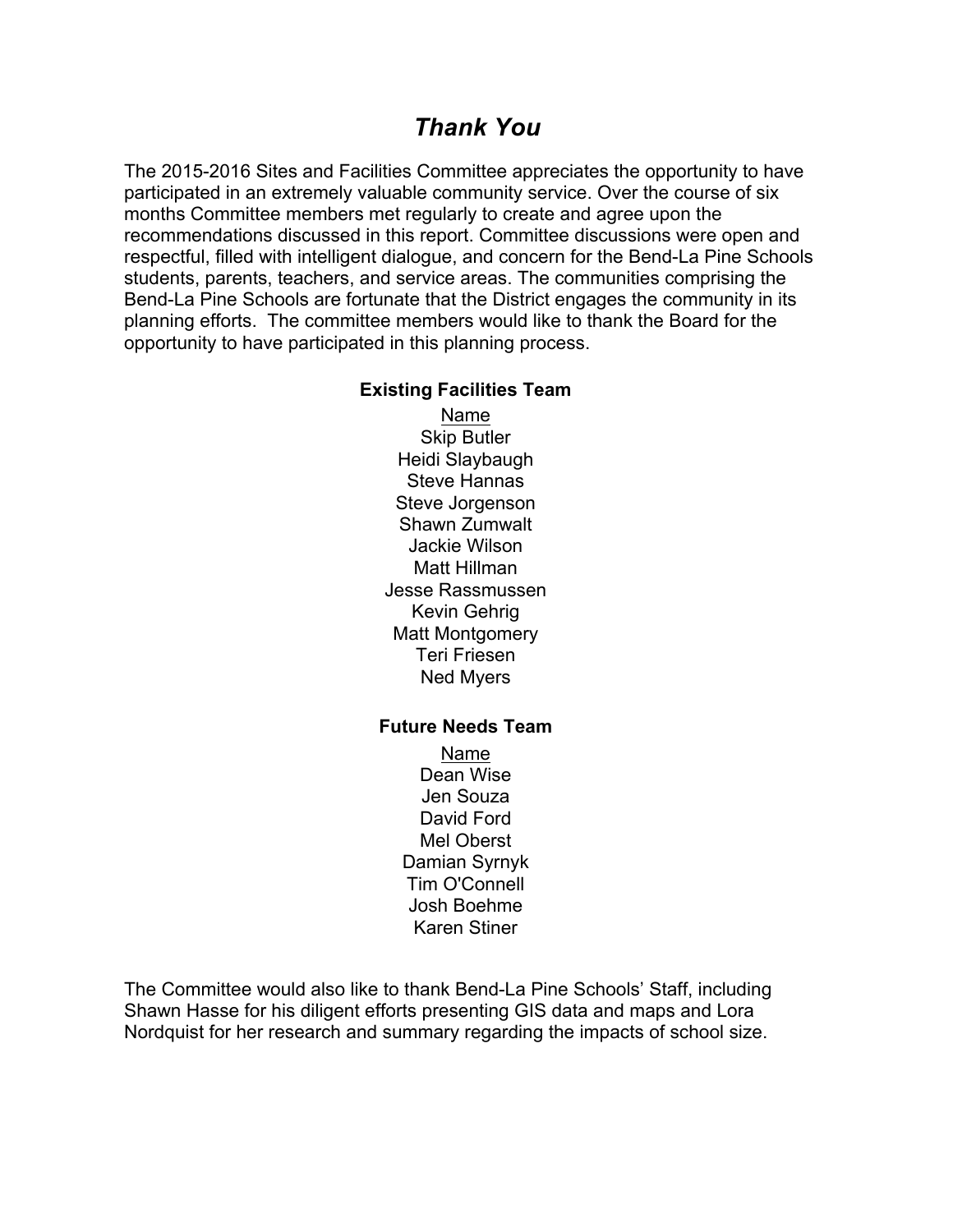# *Summary*

This document is a report of the Sites and Facilities Committee to the Bend-La Pine Schools (BLPS) Board of Directors (Board), as established in Item #7 of the November 10, 2015 Board Charge. This report summarizes a six-month community based process and provides the Board the following items:

- Prioritized list of improvements and expansions to existing facilities
- Capacity and sites of new schools needed
- Ideal school sites for future schools to satisfy the needs of the district to 2035
- Highest and best use of existing land holdings
- Current usage and future needs of the Education Center

#### *Prioritized list of improvements and expansions to existing facilities*

The complete prioritized list is included as Exhibit A of this document. The list categorizes over 830 projects into safety/security, operational/instructional delivery, equity/parity, asset protection/building preservation, and energy/labor conservation, it determines if projects are to be completed within 5 years or 10 years, and it prioritizes the projects on a scale of 1-5 for each site. The majority of the high ranking projects fall into the asset preservation and safety categories.

#### *Capacity and sites of new schools needed*

Future capacity needs are determined by enrollment forecast. Relying on a Portland State University (PSU) Population Research Center (PRC) model, the Committee determined that the District does not have adequate capacity to accommodate the enrollment growth that is forecasted over the 20 year planning horizon.

Although it is estimated that the District, in its entirety, will not be able to meet the forecasted enrollment over the 20 year planning horizon, schools in the southern area of the District were found to have adequate capacity, including La Pine Elementary, Rosland Elementary, Three Rivers, La Pine Middle School, and La Pine High School. Throughout the remainder of the District (primarily Bend), enrollment is forecast to exceed available capacity and additional schools will be needed. The District should anticipate opening the following schools over the 20-year planning horizon:

- Four 600-student elementary schools, capacity is forecast to be exceeded in the following school years: 2020-2021, 2024-2025, 2028-2029, 2032-2033.
- One 800-student middle school, capacity is forecast to be exceeded in school year 2026-2027.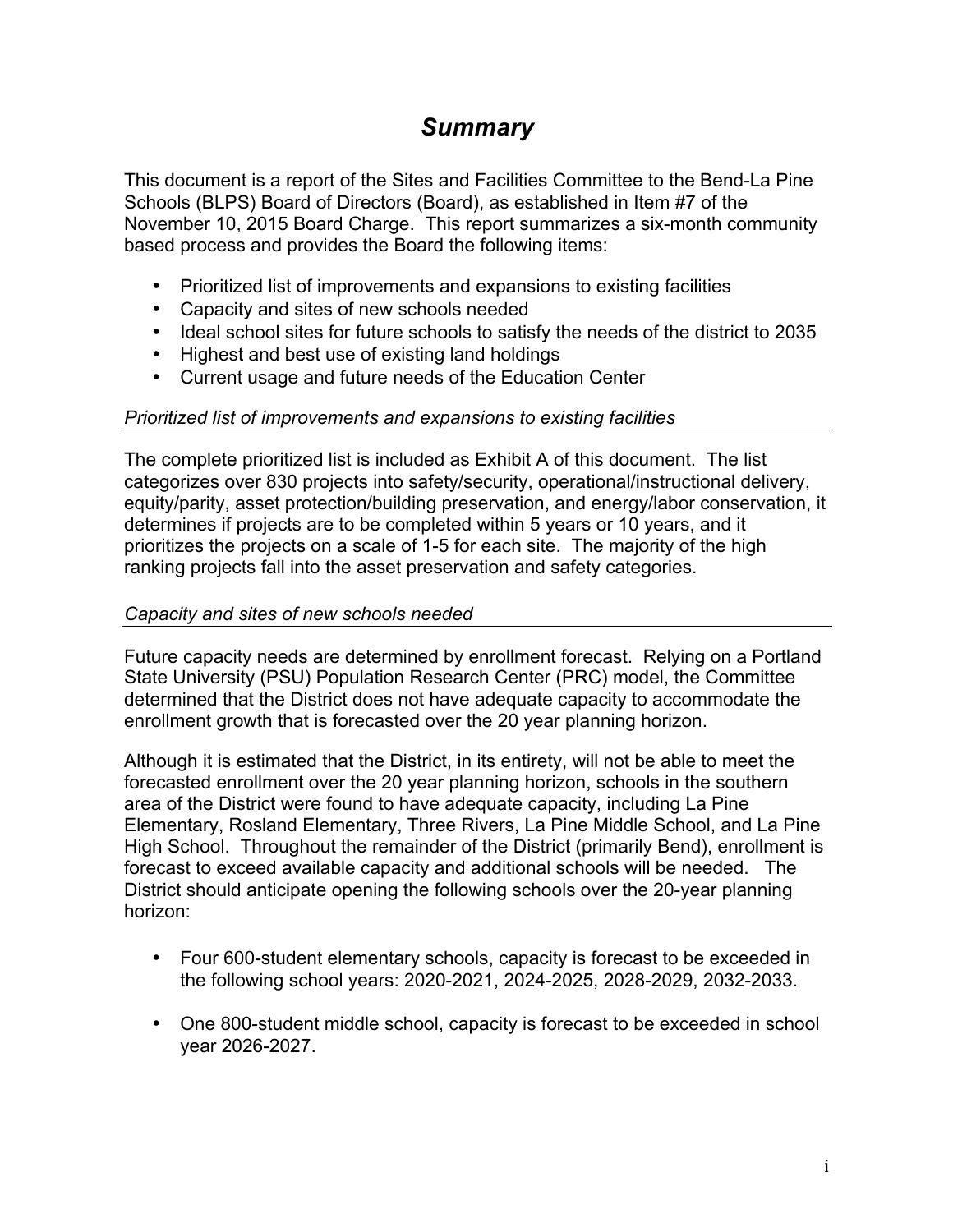• Two 1,500-student high schools, capacity is forecast to be exceeded in school years 2018-2019 and 2032-2033.

Enrollment projections and forecasting methodology are included as Exhibit B.

## *Ideal school sites for future schools to satisfy the needs of the district out to 2035*

Utilizing City of Bend Urban Growth Boundary (UGB) Expansion forecasts, Deschutes County records, building permit data, and development data, the location of enrollment growth was projected, availability of land was considered, and areas (Zones) of school need were identified. In an increasingly tight real estate market, recommendations were formulated to provide clear guidance and direction to the District, and also to provide flexibility, so decision makers would not be limited in their ability to make strategic public investments. For all grade levels, the committee recommends the District monitor enrollment growth by zone and adjust timing if necessary based on actual growth. School needs are listed below:

- Elementary schools:
	- o *2020-2021 need* 12-15-acre site, highest need in Zone 3 (West Bend), closely followed by Zone 1 (Northeast Bend), locate in areas to serve both zones if possible.
	- o *2024-2025 need* 12-15-acre site, equal needs throughout the City, locate in areas to serve all zones to the greatest extent possible.
	- o *2028-2029 need* 12-15-acre site, beyond growth projection forecast, reassess location needs in subsequent Sites and Facilities efforts.
	- o *2032-2033 need* 12-15-acre site, beyond growth projection forecast, reassess location needs in subsequent Sites and Facilities efforts.
	- o General Notes
		- § Strategically place schools, use school boundary adjustments as needed.
		- There is an adequate amount of suitable and desirable lands in Zone 1 (Northeast Bend) and Zone 2 (Southeast Bend), however there appears to be a limited amount of land that is suitable and desirable in Zone 3 (West Bend). Within all zones, assess the feasibility of the available lands. If the available lands are not feasible for school development, considering taking "necessary actions" as prescribed by ORS 195.110 such as zone changes, aggregation of lots, or adding sites to the UGB.
- Middle School
	- o *2026-2027 need* 25-acre site Site currently owned by District adjacent to R.E. Jewell Elementary School could meet need. Reassess location in subsequent Sites and Facilities efforts.
	- $\circ$  General Note
		- § Strategically place school, utilize boundary adjustments as needed.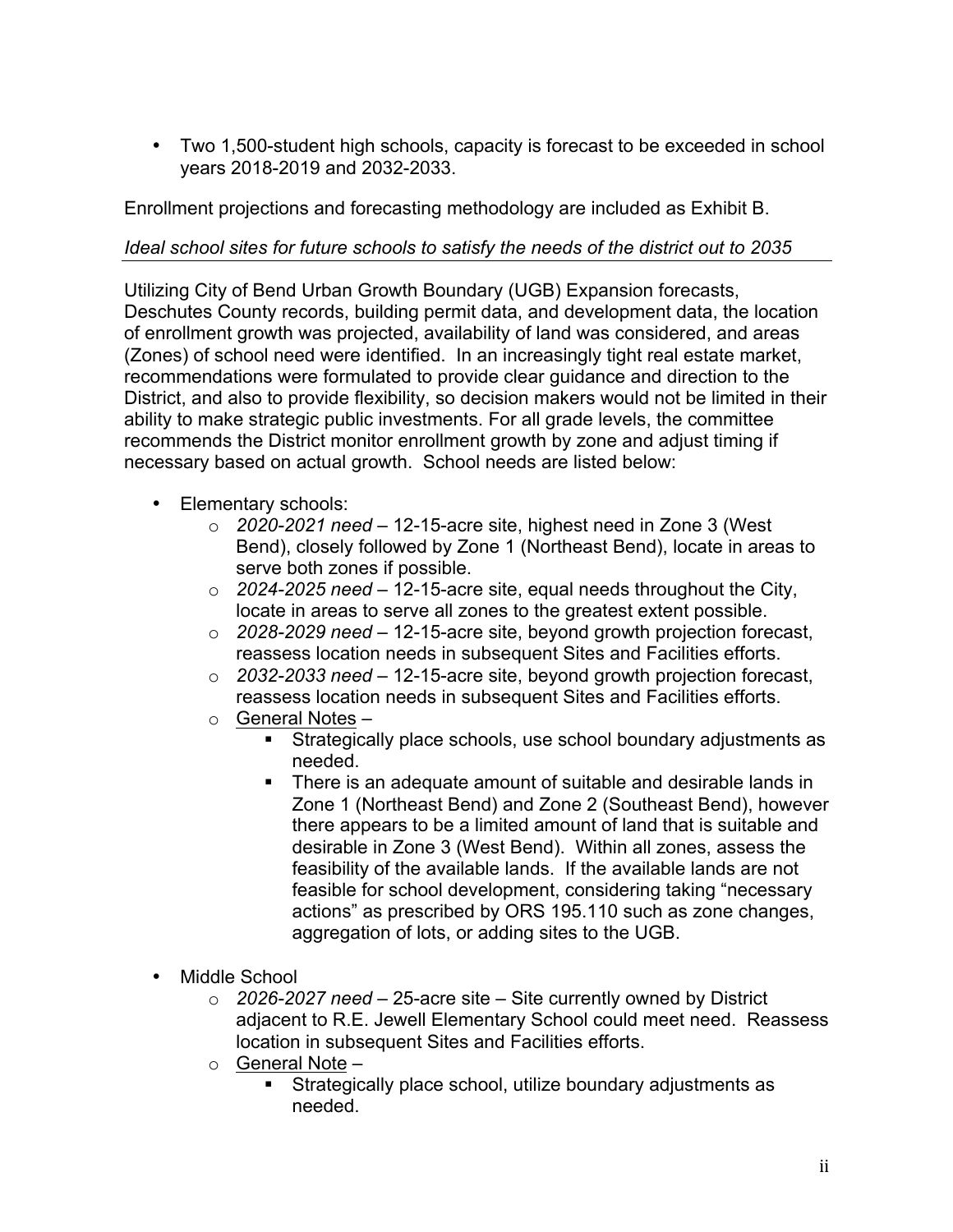- Suitable and desirable lands available to accommodate need.
- High School
	- o *2018-2019 need* 50 acres in Zone 2 (Southeast Bend)
	- o *2032-2033 need* 50 acres beyond growth projection forecast, reassess location needs in subsequent Sites and Facilities Planning Efforts.
	- o General Note
		- Strategically place schools, utilize boundary adjustments as needed.
		- Suitable and desirable lands available to accommodate need.

In addition to the locational recommendations identified above, the Committee established site selection criteria, which are intended to be used by the District when considering properties. The combination of the broad locational recommendations and the site selection criteria provide the needed level of guidance and direction, with sufficient flexibility to allow decision makers to make strategic public investments.

Maps summarizing a build-out analysis and available lands, along with the site selection criteria are included as Exhibit E.

#### *Current usage and future needs of the Education Center / possible alternative sites*

The Education Center is used for Bend-La Pine Schools' administration offices, the Strive and Bend-La Pine Online Programs, and it is partially leased by the High Desert Education Service District (ESD). After assessing the Education Center, including a summary of the property from staff, the 5-10 year operating plan, an aerial photograph, an interactive map, and an assessment of the strengths and weaknesses, the Committee determined that the building is well sized, well located, and it provides a great one stop shop for the district. Furthermore, redevelopment potential and marketability is limited by its zoning, general plan designation and historic listings. Given the strengths and weaknesses, the Committee recommends that the building be maintained for its current use. As needed, the District could expand into space being used for ESD, and potentially move Strive off-site. Reassessment in 5 years (with the next Sites and Facilities Planning effort) is also recommended.

#### *Highest and best use of existing land holdings*

The District owns a number of properties that are not currently being used to provide student instruction or assist in the facilitation of student instruction. Not being utilized, they are considered "land held for future use". These properties include a mix large vacant parcels that could accommodate school sites, large lands immediately adjacent to developed District sites that could accommodate another school, and/or smaller remainder parcels immediately adjacent to school sites. The existing land holdings came into the District's ownership a number of ways, some were acquired to accommodate planned enrollment, some were donated, some are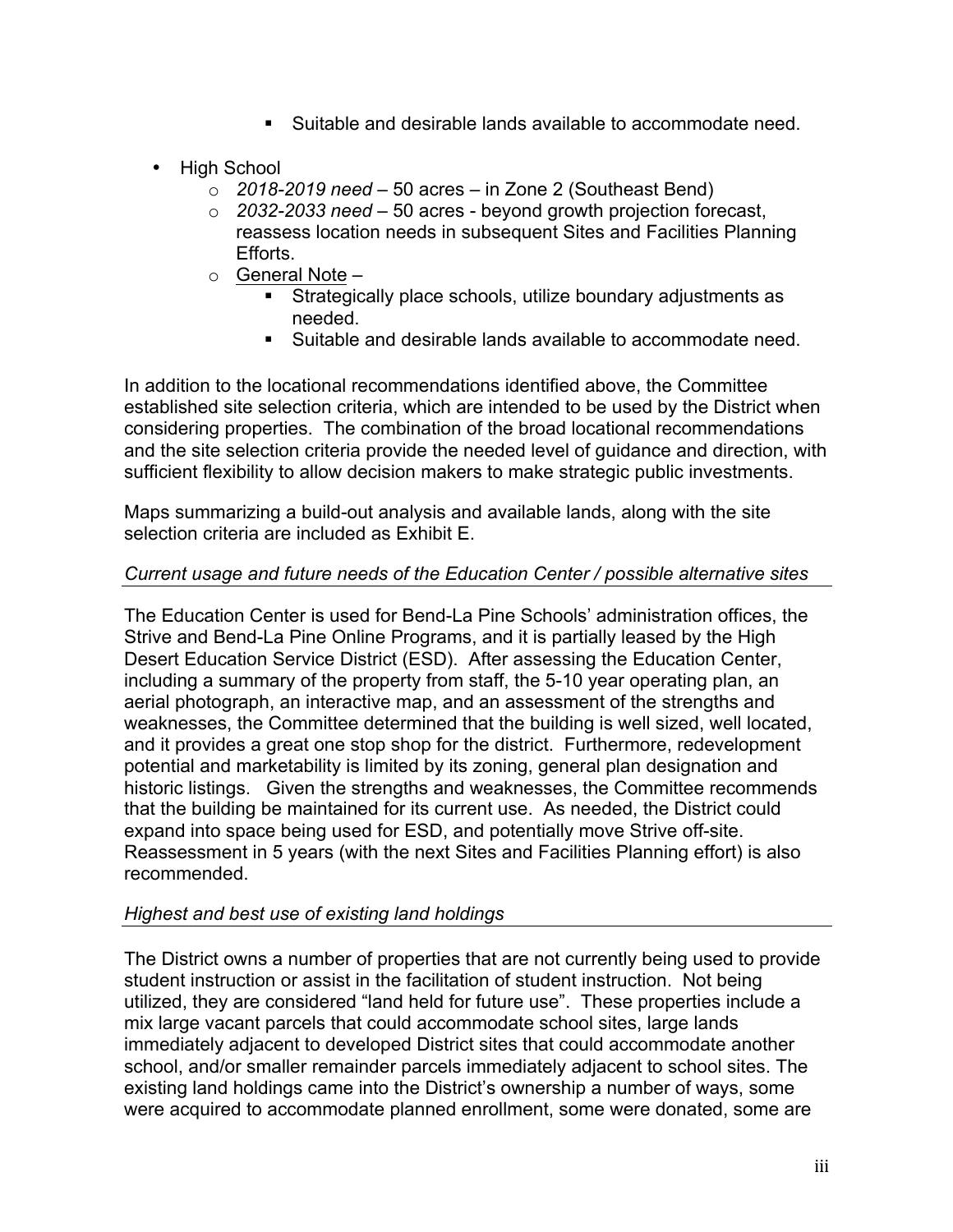extra areas abutting sites that were acquired and developed to District specifications. The Committee reviewed each of the "existing land holding" sites, including a summary of the property from staff, aerial photographs, and an interactive map.

The general consensus of the Committees is, because the District is growing and land is increasing more challenging to obtain (particularly with central urban areas), the District should retain larger properties that could accommodate future schools. Existing large acreage areas should be held to provide school sites, or they could be held for a potential future sale or trade, to assist with future school siting needs.

Two exceptions to the general consensus position were recommended, 1) a 1 acre parcel immediate adjacent to Silver Rail Elementary should be sold at market rate and 2) the 5+ acre site at Pacific Crest Middle School immediately adjacent to Skyliners Road should be developed (possibly in partnership with others, like the Bend Parks and Recreation District) as additional playing fields.

This report outlines the information relied upon, the decision making process, and it formalizes each recommendation of the Committee.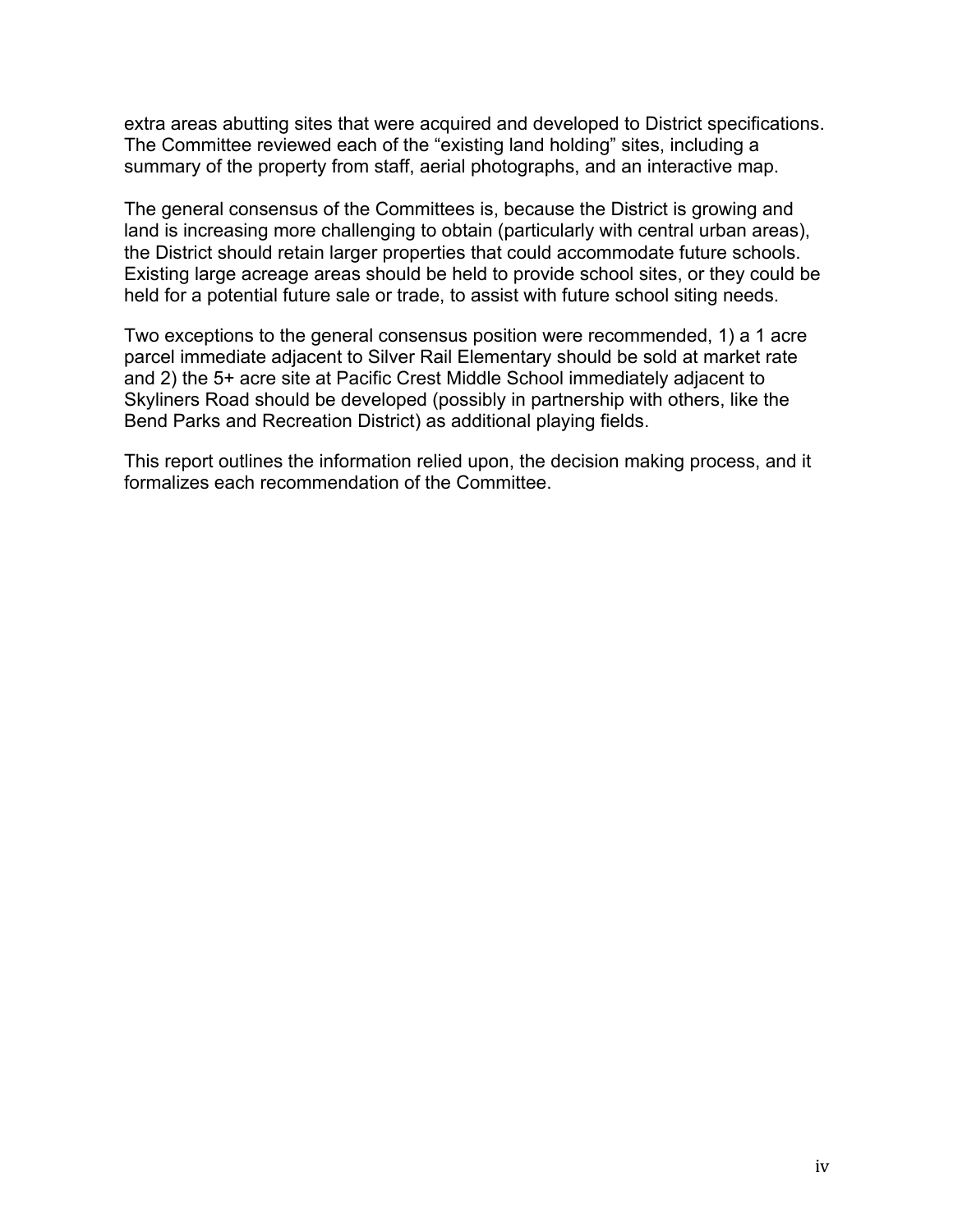# *Chapter 1 Project Overview and Background*

## *BEND-LA PINE SCHOOLS - MISSION*

*Bend-La Pine Schools, in partnership with our community, will prepare each student*  with the knowledge and skill, confidence and personal integrity to contribute as a *thriving citizen in our ever-changing global society.* 

In an effort to carry out its mission, Bend-La Pine Schools (District) regularly engages in long-range planning efforts to ensure exceptional educational facilities are provided and maintained throughout the District. The most recent effort was completed in 2012 and resulted in a \$96 million bond measure and an associated capital improvement program. In November 2015, the District began a new school planning process, to update the 2012 Sites and Facilities Plan and plan for growth through 2035. Long range, community-focused, planning efforts provide a consensus based, data driven platform, upon which strategic decisions and investments can be made; ensuring capacity for students, accommodation of changing instructional needs, school safety, and maintenance of community investments. Like any public investment, school development and maintenance requires time, money, and a commitment from the community. Long-range, consensus based, planning efforts have proven to result in decisions that are guided by the best available information, that are consistent with the District's purpose, mission, and core values, and that are supported by the community.

The road map to complete the Sites and Facilities Plan involves the following items:

## *Initial Phase*

- Assess existing facilities / identify needed capital improvements
- Forecast enrollment
- Assess school capacity / identify needed capacity
- Assess current usage and future needs of the Education Center
- Assess the highest and best use of existing land holdings

#### *Future Phases*

- Establish a Capital Improvement Plan
- Establish a Site Acquisition / School Development Plan
- Establish a Financial Plan

With the current planning effort, the Board has determined that the initial phase will be completed by a Sites and Facilities Committee. Future phases will be completed by the District, considering the recommendations of the Committee. Upon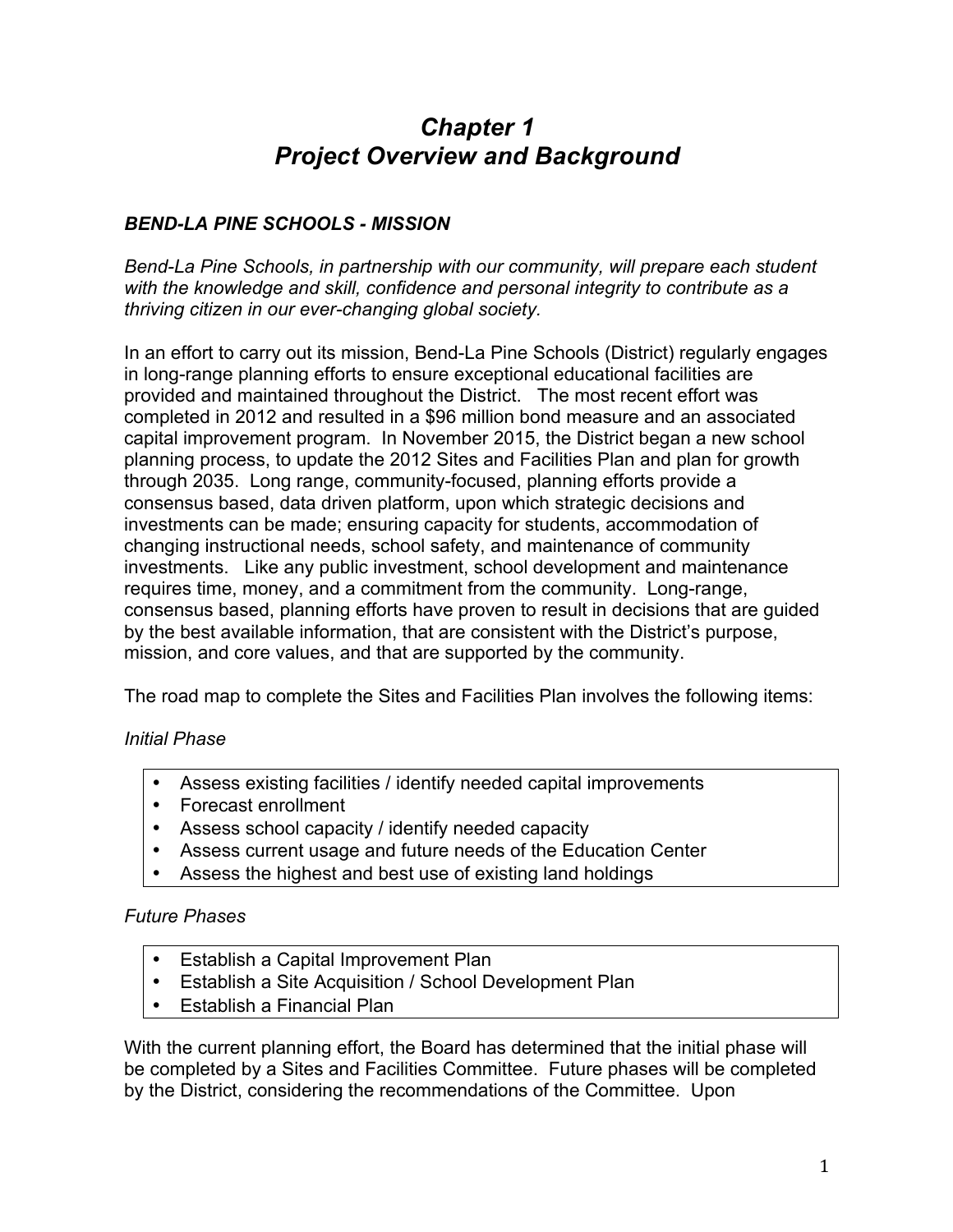completion of all phases, staff will formalize the components into the Bend-La Pine Schools Sites and Facilities Plan.

### Initial Phase

The initial phase of the Sites and Facilities Plan was accomplished with a Sites and Facilities Committee (Committee) and a Board "charge". The Committee was established to consist of a mix of District employees, a consultant, and community volunteers. The Committee members were drawn from a broad cross section of the community; teachers, administrators, developers, architects, engineers, public and private sector employees, parents and engaged community members. The charge provided to the Committee is listed below:

## **BLPS Board Sites and Facilities Charge November 10, 2015**

*Executive Limitations (EL#7) - Facilities: "The Superintendent shall not fail to refresh the 20 year long-range facilities plan every 5 years or more often to address student capacity, site-specific instructional needs, operational and maintenance needs. The planning shall not fail to include the following: a) Formation of a Sites & Facilities Committee to carry out the board-developed charge."*

#### *Board-Developed Charge:*

*The Sites and Facilities Committee (SFC) shall:*

- *1. Assess existing facilities for needed capital improvements* 
	- *a. Repairs and deferred maintenance*
	- *b. Upgrades and expansion*
		- *i. Due to changing programming needs*
		- *ii. Due to equity considerations*
		- *iii. Address other needs such as building security, efficiency and seismic safety*
- *2. Identify future capacity needs due to changing enrollment*
	- *a. Review enrollment projections and demographic trends*
	- *b. Assess expansion of existing facilities*
	- *c. Identify sites and capacity of new buildings*
	- *d. Identify land needs and possible sites*
- *3. Assess current usage and future needs of the Education Center*
	- *a. Identify current strengths and shortcomings of existing building*
	- *b. Identify options for possible relocation of central administration, Strive and the online program*
- *4. Assess highest and best use of existing land holdings*
	- *a. Explore public-private partnerships to generate recurring revenue from current assets*
- *5. Seek and receive public input*
- *6. Form subcommittees as needed*
- *7. Report to the BLPS Board* 
	- *a. Prioritized list of improvements and expansions to existing facilities*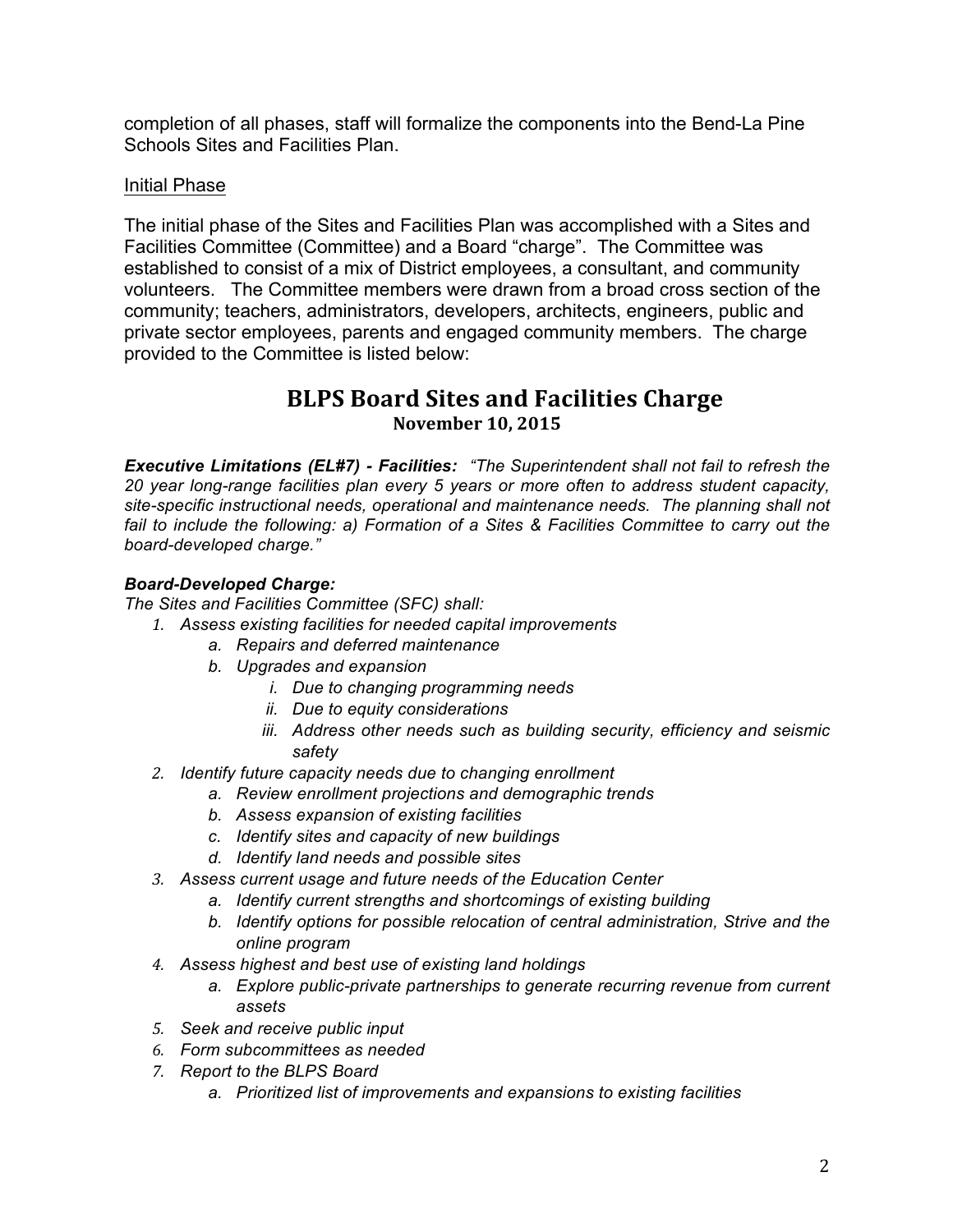- *b. Capacity and sites of new schools needed*
- *c. Ideal school sites for future schools to satisfy the needs of the district out to 2035*
- *d. Highest and best use of existing land holdings*
- *e. Current usage and future needs of Education Center and possible alternate sites*

To accomplish the elements of the "charge", the Committee developed a process, a timeline, and the steps of an efficient work plan. The work plan that was established was similar to prior sites and facilities planning efforts and included the Committee dividing itself into two sub-committees. One sub-committee focused on existing facilities (Existing Facilities Sub-Committee) and the other sub-committee focused on future needs (Future Needs Sub-Committee). The Committee and associated subcommittees met regularly (at least monthly) over a 6 month time period (November – May). Throughout the process it was typical for the district facilitators and/or the consultant to provide the committee with background data and information, and request that recommendations be made by the Committee. Committee members considered all information, discussed, clarified, and ultimately made necessary recommendations. Discussions often resulted in additional questions and/or additional topics for consideration; discussions continued until the Committee felt comfortable making formal recommendations.

The Existing Facilities Sub-Committee addressed the following "charge" item:

1 – Assess existing facilities for needed capital improvements.

The Future Needs Sub-Committee addressed the following "charge" items:

- 2 Identify future capacity needs due to changing enrollment
- 3 Assess current usage and future needs of the Education Center
- 4 Assess highest and best use of existing land holdings

Charge Items 5, "Seek and receive public input" and 6, "Form subcommittees as needed" were incorporated into the Sites and Facilities process and this report is Charge Item 7, "Report to the BLPS Board". This document summarizes the processes, products, outcomes, and recommendations of the Committee's work.

#### Future Phases

As described above, future phases necessary to complete the Sites and Facilities 20 year plan will be completed by the District. It is understood that the District will use recommendations provided in this initial phase report to inform and guide future phases.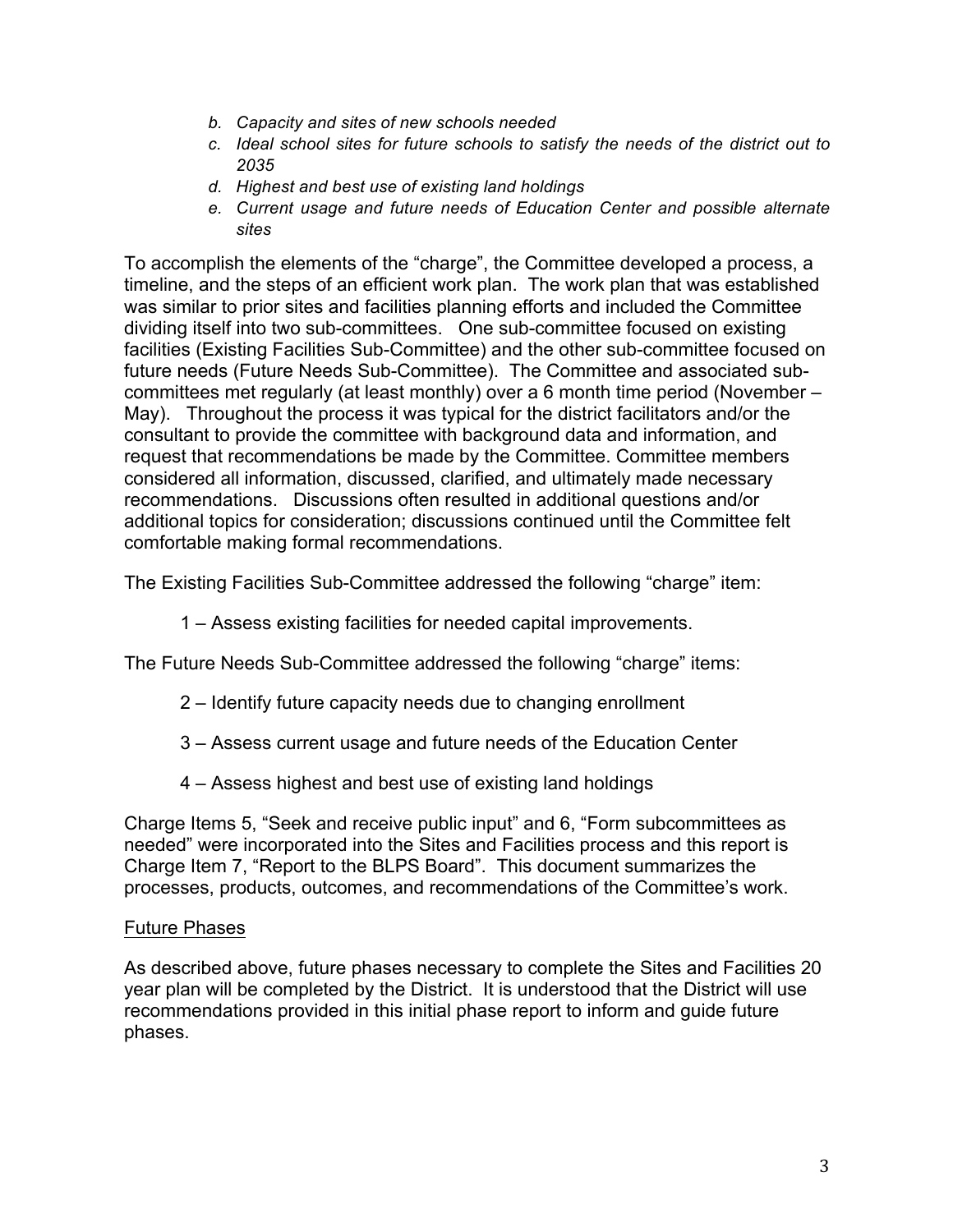## *Chapter 2 Prioritized List of Improvements Existing Facilities Sub-Committee*

The Existing Facilities Sub-Committee was tasked with Board charge item #1, assessing all existing facilities operated by the District, to identify needed capital improvements. The sub-committee was asked to consider repairs and deferred maintenance, along with potential upgrades and expansions due to programming needs, equity considerations, and other needs such as building security, efficiency and safety.

To accomplish its tasks, the Existing Facilities Sub-Committee established the following criteria to guide rankings:

- safety/security
- operational/instructional delivery
- equity/parity
- asset protection/building preservation
- energy/labor conservation

The Existing Facilities Sub-Committee assessed all facilities operated by the District. In their assessment, committee members reviewed aerial photos, held site visits as needed, and assessed three separate surveys; from building administrators, from maintenance personnel, and from the district safety officer. Utilizing the best available information and having a clear understanding of each site's unique needs, the sub-committee combined, prioritized, and ranked over 830 facility improvement requests. In an effort to recommend efficient long term investments, the committee often considered combining similar projects to benefit from economies of scale. Although the committee did not pre-establish criteria to have a higher priority, upon aggregation and summary of the data, safety/security and asset protection/building preservation were consistently ranked the top two criteria of importance. Illustration 2-1 below aggregates and summarizes priorities; Exhibit A provides a comprehensive list of Existing Facilities Priorities.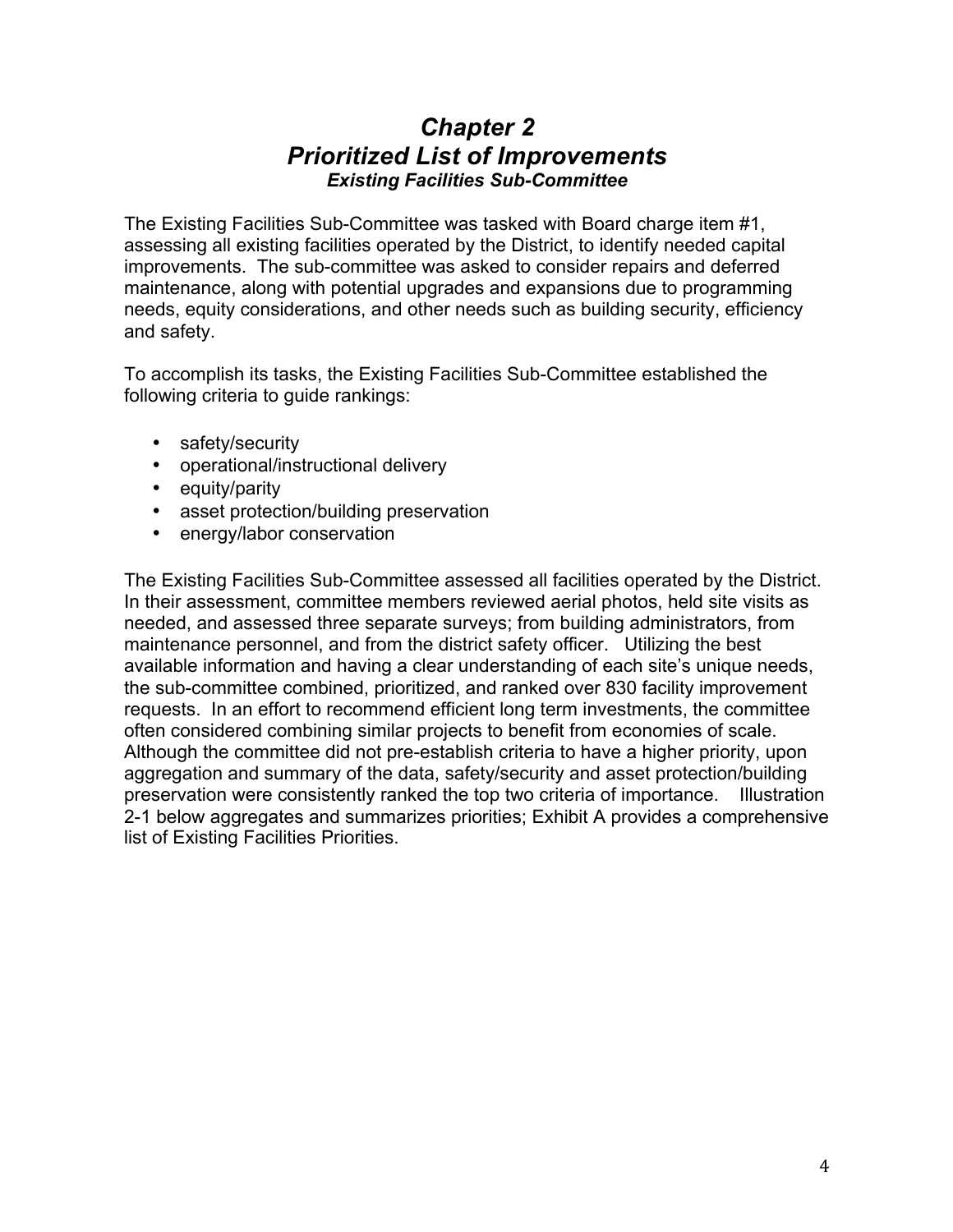#### **Illustration 2-1**



In addition to the above noted assessment and ranking, the Committee understands that the Board charge, specifically requests the consideration of "seismic safety". The Oregon Department of Geology and Mineral Industries (DOGAMI) is responsible for to assessing all K-12 school buildings for seismic safety. In 2006 DOGAMI officials completed Rapid Visual Screenings (RVS) of all Bend-La Pine School District buildings. The RVS indicates that there are buildings in the District that have a higher risk than other buildings. The RVS, being an initial assessment is incomplete; the committee recommends further assessment/study of each of these buildings to determine whether seismic safety upgrades are necessary.

Lastly, throughout the sub-committee's assessment, it was assumed that all 2013 bond program improvements have been, or will be, completed. As of the writing of this report, it has been determined that while the majority of 2013 Bond funds have been expended, there could be up to 25 projects that may not be completed. Although some of these projects will likely be completed with the 2013 Bond funds, it is unlikely that all of the remaining projects will be able to be completed. Having previously been identified as priority projects, the Committee recommends completion of any outstanding 2013 Bond projects.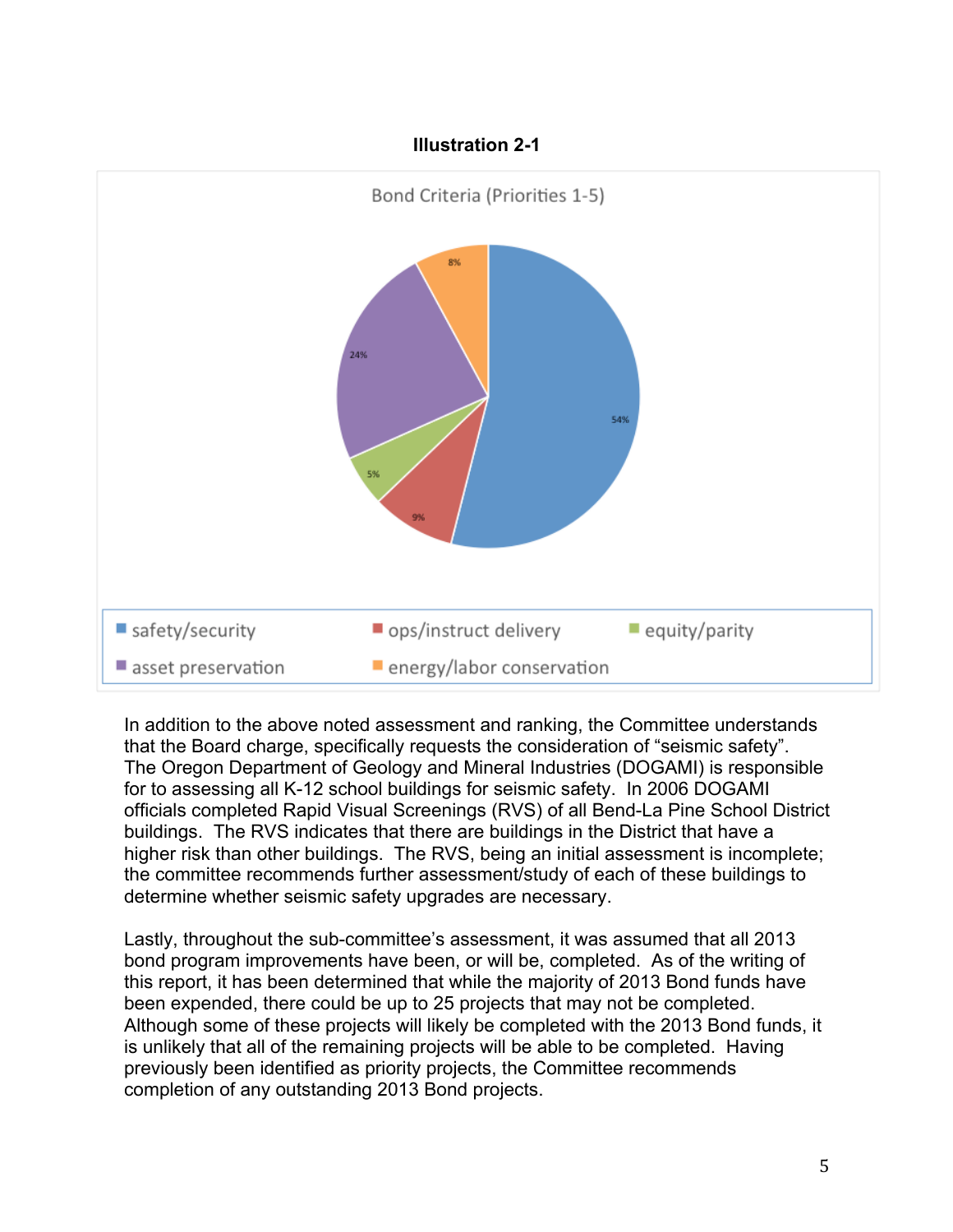## *Chapter 3 Capacity and Sites of New Schools Needed Future Needs Sub-Committee*

## **Future Capacity Needs due to changing enrollment**

To facilitate the process of identifying future capacity needs, the Future Needs Sub-Committee began with enrollment forecasts, then used development data to predict where and when growth would occur, they considered available school capacity, and ultimately identified preferable areas for new schools. The overall assessment involved the review of statistical data from Portland State University's Population Research Center (PRC), GIS data from the City of Bend and the District, local development data, architectural studies, operational assessments, and alternatives to new school construction, along with the consideration of measures to increase efficiencies at existing facilities.

## **3.1 - Enrollment / Forecasting Student Growth / Available Capacity**

As in previous sites and facilities studies, the Portland State University Population Research Center (PRC) was used for enrollment forecasting. The PRC is an interdisciplinary public service, research and training unit for population-related data for the State of Oregon. The mission of PRC is to provide population data, information, and research analysis for Oregon and its communities. The School District has historically selected the PRC for enrollment forecasts, finding them to be the best available and most reliable source of data. Some background on the PRC:

- PRC began providing service to the State of Oregon in 1956 under the Oregon Population Estimate Program
- They are the lead Agency working with the US Census Bureau
- Under Oregon Law, they provide coordinated population forecast for Land Use Planning efforts throughout the State
- They provide demographic consulting services
- The District has am established history with the PRC; since 2005 the PRC has provided the District with population trends and forecasts

The most recent PRC Forecast was completed for the District in November 2014. The 2014 Forecast utilized a Cohort/Component Model along with a Grade Progression Enrollment Model. The Cohort-Component Model establishes enrollment as a function of births, capture rates and migration, while the Grade Progression Enrollment Model tracks students through school years, adding the net migration to the forecast. The 2014 PRC data studied the District as a whole and provided low, middle and high growth scenario estimates. The sub-committee reviewed the data, the trends, and the conclusions, and determined that the methodology used by the PRC was appropriate to use for the current sites and facilities process. A complete copy of the PSU forecast is included in Exhibit B.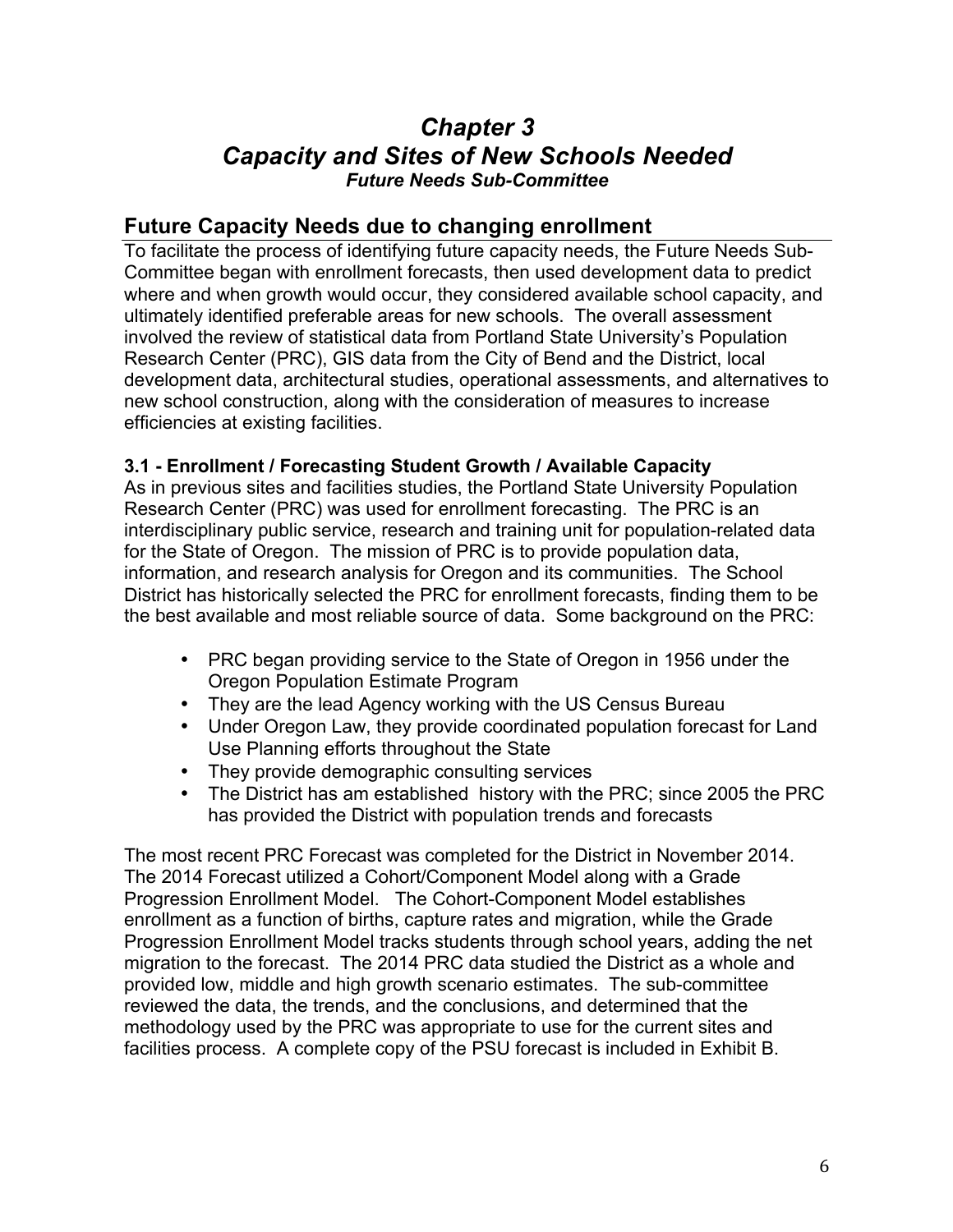## **3.2 - Enrollment Forecast Refinements**

While the sub-committee agreed that the PRC provides the best available information, they also recognized opportunities for refinements. After reviewing actual enrollment numbers, building permit data, development data, and the 2015- 2016 PSU Deschutes County Coordinated Population Forecast, the sub-committee recommended the following refinements:

- Using 2015-2016 actual enrollment numbers as the base year
- Applying the PRC model to specific areas in the District, including areas within the District that are geographically separated and/or have different growth projections (Bend and South County).
- Applying different growth projections over the planning horizon, specifically high growth for 5 years, followed by middle/average growth for the remaining 15 years.

## *3.2.1 2015-2016 Actual Enrollment*

The Bend-La Pine Schools' actual enrollment for 2015-2016 was 17,534. That number falls between the Middle and High Series estimates in the 2014 PRC forecast. Although a minor difference, the largest difference was in kindergarten. Rather than using only a 2015-2016 forecast, sub-committee determined that it would be best to incorporate the 2015-2016 actual enrollment numbers into the model.

## *3.2.2 Assessing Areas Separately*

After reviewing actual enrollment numbers, building permit data, development data, and recognizing that Bend and the southern District schools have differing growth patterns, the sub-committee determined that it would be appropriate to study the areas individually.

## South County

La Pine Elementary, Middle and High, Rosland Elementary and Three Rivers The PRC methodology was applied to the southern District schools using the low, middle and high growth scenarios. When overlaying existing capacity to all scenarios, it was found that capacity would be available over the entire 20 planning horizon under all of the scenarios; the high growth scenarios are provided in Tables 3-1 and 3-2 below for reference. Because capacity will be available, the subcommittee determined that additional school capacity/alternatives and siting analyses for the schools in the southern area of the District are not needed at this time.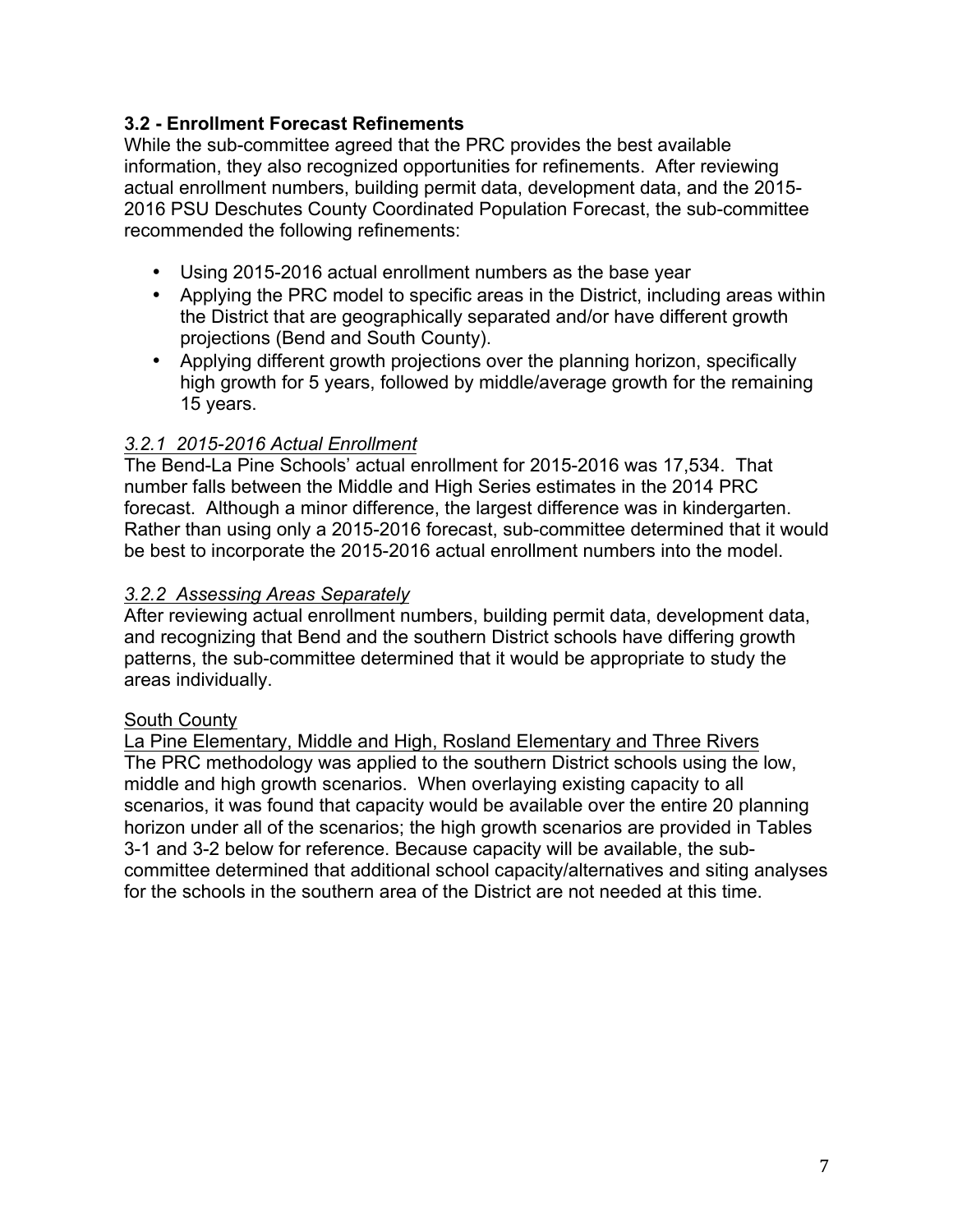#### **Table 3-1 La Pine Schools with a High Series Growth Rate**

|                 |          |         |         |         |         |         |         |         |         | La Pine - High Growth Forecast |         |         |         |         |         |         |         |         |         |         |
|-----------------|----------|---------|---------|---------|---------|---------|---------|---------|---------|--------------------------------|---------|---------|---------|---------|---------|---------|---------|---------|---------|---------|
|                 | Capacity | 2016-17 | 2017-18 | 2018-19 | 2019-20 | 2020-21 | 2021-22 | 2022-23 | 2023-24 | 2024-25                        | 2025-26 | 2026-27 | 2027-28 | 2028-29 | 2029-30 | 2030-31 | 2031-32 | 2032-33 | 2033-34 | 2034-35 |
| КG              |          | 66      | 66      | 66      | 71      | 74      | 76      | 77      | 78      | 79                             | 80      | 82      | 84      | 86      | 88      | 89      | 91      | 93      | 95      | 97      |
| 1st             |          | 70      | 70      | 70      | 69      | 75      | 78      | 80      | 81      | 82                             | 83      | 85      | 87      | 89      | 91      | 93      | 94      | 96      | 98      | 100     |
| 2 <sub>nd</sub> |          | 92      | 73      | 73      | 73      | 72      | 78      | 81      | 83      | 84                             | 86      | 87      | 89      | 91      | 93      | 95      | 97      | 98      | 100     | 102     |
| 3rd             |          | 106     | 96      | 76      | 76      | 75      | 74      | 80      | 84      | 86                             | 87      | 89      | 90      | 92      | 94      | 96      | 98      | 100     | 101     | 103     |
| 4th             |          | 106     | 110     | 99      | 79      | 78      | 77      | 76      | 82      | 87                             | 89      | 90      | 92      | 93      | 95      | 97      | 99      | 101     | 103     | 104     |
| 5th             |          | 107     | 109     | 113     | 101     | 81      | 80      | 78      | 77      | 84                             | 89      | 91      | 92      | 94      | 95      | 96      | 98      | 101     | 103     | 105     |
|                 | 900      | 547     | 524     | 497     | 469     | 455     | 463     | 472     | 485     | 502                            | 514     | 524     | 534     | 545     | 556     | 566     | 577     | 589     | 600     | 611     |
|                 |          |         |         |         |         |         |         |         |         |                                |         |         |         |         |         |         |         |         |         |         |
| 6th             |          | 99      | 112     | 114     | 118     | 105     | 84      | 83      | 81      | 80                             | 87      | 92      | 94      | 95      | 98      | 98      | 99      | 101     | 105     | 107     |
| 7th             |          | 105     | 102     | 115     | 117     | 121     | 108     | 86      | 85      | 83                             | 82      | 89      | 94      | 96      | 97      | 100     | 100     | 101     | 103     | 108     |
| 8th             |          | 92      | 107     | 104     | 117     | 119     | 123     | 110     | 87      | 86                             | 84      | 83      | 90      | 95      | 97      | 98      | 101     | 101     | 102     | 104     |
|                 | 550      | 296     | 321     | 333     | 352     | 345     | 315     | 279     | 253     | 249                            | 253     | 264     | 278     | 286     | 292     | 296     | 300     | 303     | 310     | 319     |
|                 |          |         |         |         |         |         |         |         |         |                                |         |         |         |         |         |         |         |         |         |         |
| 9th             |          | 106     | 100     | 116     | 112     | 126     | 128     | 132     | 118     | 94                             | 93      | 90      | 89      | 97      | 102     | 104     | 105     | 109     | 109     | 110     |
| 10th            |          | 104     | 109     | 102     | 118     | 114     | 128     | 130     | 134     | 120                            | 95      | 94      | 91      | 90      | 98      | 103     | 105     | 106     | 110     | 110     |
| 11th            |          | 110     | 107     | 111     | 104     | 120     | 116     | 130     | 131     | 135                            | 121     | 96      | 95      | 92      | 91      | 99      | 104     | 106     | 107     | 111     |
| 12th            |          | 114     | 112     | 109     | 113     | 106     | 122     | 118     | 133     | 134                            | 138     | 123     | 98      | 97      | 94      | 93      | 101     | 106     | 108     | 109     |
|                 | 550      | 434     | 428     | 438     | 447     | 466     | 494     | 510     | 516     | 483                            | 447     | 403     | 373     | 376     | 385     | 399     | 415     | 427     | 434     | 440     |
|                 |          |         |         |         |         |         |         |         |         |                                |         |         |         |         |         |         |         |         |         |         |
|                 |          | 1277    | 1273    | 1268    | 1268    | 1266    | 1272    | 1261    | 1254    | 1234                           | 1214    | 1191    | 1185    | 1207    | 1233    | 1261    | 1292    | 1319    | 1344    | 1370    |

## **Table 3-2 Three Rivers School with a High Series Growth Rate**

|                 |                  |         |         |         |         |         |         |         | Three Rivers - High Growth Forecast |         |         |         |         |         |         |         |         |         |         |
|-----------------|------------------|---------|---------|---------|---------|---------|---------|---------|-------------------------------------|---------|---------|---------|---------|---------|---------|---------|---------|---------|---------|
|                 | Capacity 2016-17 | 2017-18 | 2018-19 | 2019-20 | 2020-21 | 2021-22 | 2022-23 | 2023-24 | 2024-25                             | 2025-26 | 2026-27 | 2027-28 | 2028-29 | 2029-30 | 2030-31 | 2031-32 | 2032-33 | 2033-34 | 2034-35 |
| КG              | 39               | 40      | 41      | 42      | 43      | 44      | 45      | 46      | 47                                  | 48      | 49      | 50      | 51      | 52      | 53      | 54      | 55      | 56      | 57      |
| 1st             | 39               | 40      | 41      | 42      | 43      | 44      | 46      | 47      | 48                                  | 49      | 50      | 51      | 52      | 53      | 54      | 55      | 56      | 57      | 58      |
| 2 <sub>nd</sub> | 53               | 40      | 41      | 42      | 43      | 44      | 45      | 47      | 48                                  | 49      | 50      | 51      | 52      | 53      | 54      | 55      | 56      | 57      | 58      |
| 3rd             | 35               | 54      | 41      | 41      | 43      | 44      | 45      | 46      | 48                                  | 49      | 50      | 51      | 52      | 53      | 54      | 55      | 56      | 57      | 58      |
| 4th             | 50               | 38      | 58      | 44      | 44      | 46      | 47      | 48      | 49                                  | 51      | 52      | 54      | 55      | 56      | 57      | 58      | 59      | 60      | 61      |
| 5th             | 41               | 51      | 38      | 59      | 44      | 44      | 46      | 47      | 48                                  | 50      | 52      | 53      | 55      | 56      | 56      | 57      | 58      | 59      | 60      |
|                 | 257              | 263     | 260     | 270     | 260     | 266     | 274     | 281     | 288                                 | 296     | 303     | 310     | 317     | 323     | 328     | 334     | 340     | 346     | 352     |
| 6th             | 49               | 42      | 52      | 39      | 60      | 45      | 44      | 46      | 47                                  | 49      | 51      | 53      | 54      | 56      | 57      | 57      | 57      | 58      | 59      |
| 7th             | 54               | 50      | 42      | 53      | 39      | 61      | 46      | 45      | 47                                  | 48      | 50      | 52      | 54      | 55      | 57      | 58      | 58      | 58      | 59      |
| 8th             | 45               | 55      | 51      | 43      | 54      | 39      | 62      | 46      | 45                                  | 47      | 48      | 51      | 53      | 55      | 56      | 58      | 59      | 59      | 59      |
|                 | 148              | 147     | 145     | 135     | 153     | 145     | 152     | 137     | 139                                 | 144     | 149     | 156     | 161     | 166     | 170     | 173     | 174     | 175     | 177     |
|                 | 405<br>575       | 410     | 405     | 405     | 413     | 411     | 426     | 418     | 427                                 | 440     | 452     | 466     | 478     | 489     | 498     | 507     | 514     | 521     | 529     |

#### Bend Schools

The forecasting of Bend schools enrollment explored a number of alternatives, including:

- 1. Applying PRC formula to Bend Schools using High, Middle, and Low Series growth rates over the planning horizon.
- 2. Applying High and Middle Series rates to entire District, then applying High, Middle and Low Series rates to the southern District schools, assuming the difference would attend Bend schools (this allowed the sub-committee to consider scenarios such as High Series rates of growth in Bend and Low Series rates of growth in the southern District, to understand how significant impacts were to the overall growth projections).
- 3. Methodologies described in 1 and 2 above, but applying High and Middle Series growth rate to 5 years, and then a Middle Series growth rate thereafter.

Through an assessment that considered actual enrollment data, building permit data, PSU Coordinated Population forecasts, and anecdotal evidence, the sub-committee decided it best to apply a High Series growth rate to the Bend schools for the initial 5 year period and then forecast a Middle Series growth rate thereafter. Also, because the methodologies detailed in 1 and 2 resulted in very similar results (in the 10 year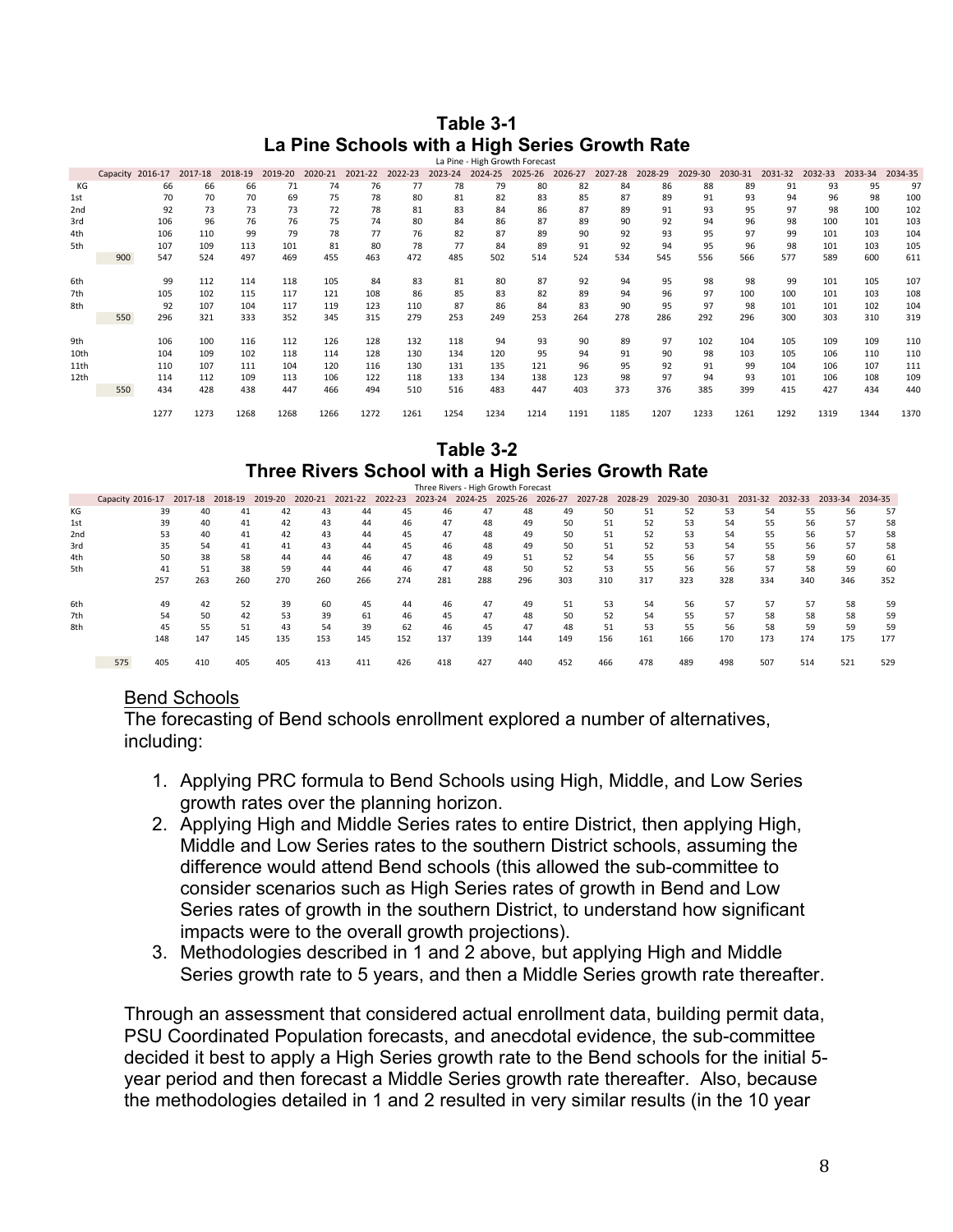time horizon, resulting in moving the timeline of the high school and the second elementary school by only one year), the sub-committee recommended applying the PRC methodology directly to Bend schools (rather than picking a rate for the District, a different rate for south District schools, and then calculating Bend rates). The resultant forecast is as follows, additional details are included in Exhibit B

|                                                                  | Table 3-3 |  |
|------------------------------------------------------------------|-----------|--|
| Band Schools - High Saries for 5 years than Middle Series for re |           |  |

|      |                  |       |         |         |             |         |         |         |         |         |         |         | perio Scribbis - Fright Series for Styles (Rens then imidate Series for remaining years |         |         |         |         |         |         |         |
|------|------------------|-------|---------|---------|-------------|---------|---------|---------|---------|---------|---------|---------|-----------------------------------------------------------------------------------------|---------|---------|---------|---------|---------|---------|---------|
|      | Capacity 2016-17 |       | 2017-18 | 2018-19 | 2019-20     | 2020-21 | 2021-22 | 2022-23 | 2023-24 | 2024-25 | 2025-26 | 2026-27 | 2027-28                                                                                 | 2028-29 | 2029-30 | 2030-31 | 2031-32 | 2032-33 | 2033-34 | 2034-35 |
| KG   |                  | 1133  | 1130    | 1124    | 1207        | 1251    | 1270    | 1289    | 1308    | 1326    | 1345    | 1369    | 1397                                                                                    | 1424    | 1452    | 1475    | 1498    | 1522    | 1546    | 1570    |
| 1st  |                  | 1207  | 1205    | 1198    | 1179        | 1276    | 1316    | 1337    | 1357    | 1377    | 1395    | 1416    | 1441                                                                                    | 1470    | 1499    | 1523    | 1547    | 1571    | 1597    | 1622    |
| 2nd  |                  | 1179  | 1267    | 1262    | 1254        | 1229    | 1326    | 1368    | 1389    | 1410    | 1431    | 1450    | 1471                                                                                    | 1497    | 1528    | 1552    | 1577    | 1602    | 1627    | 1654    |
| 3rd  |                  | 1286  | 1226    | 1313    | 1308        | 1295    | 1264    | 1364    | 1408    | 1429    | 1451    | 1473    | 1492                                                                                    | 1514    | 1540    | 1567    | 1590    | 1617    | 1641    | 1667    |
| 4th  |                  | 1326  | 1335    | 1269    | 1359        | 1349    | 1331    | 1299    | 1401    | 1447    | 1469    | 1492    | 1514                                                                                    | 1534    | 1556    | 1576    | 1605    | 1628    | 1656    | 1680    |
| 5th  |                  | 1254  | 1360    | 1366    | 1298        | 1385    | 1370    | 1352    | 1320    | 1423    | 1470    | 1492    | 1515                                                                                    | 1538    | 1558    | 1575    | 1595    | 1625    | 1648    | 1676    |
|      | 7722             | 7385  | 7523    | 7532    | <b>7605</b> | 7785    | 7877    | 8009    | 8183    | 8412    | 8561    | 8692    | 8830                                                                                    | 8977    | 9133    | 9268    | 9412    | 9565    | 9715    | 9869    |
|      |                  |       |         |         |             |         |         |         |         |         |         |         |                                                                                         |         |         |         |         |         |         |         |
| 6th  |                  | 1246  | 1309    | 1417    | 1422        | 1347    | 1433    | 1418    | 1399    | 1365    | 1472    | 1521    | 1544                                                                                    | 1568    | 1591    | 1608    | 1626    | 1647    | 1678    | 1701    |
| 7th  |                  | 1247  | 1285    | 1347    | 1458        | 1458    | 1377    | 1466    | 1450    | 1431    | 1396    | 1505    | 1556                                                                                    | 1579    | 1604    | 1624    | 1641    | 1660    | 1681    | 1713    |
| 8th  |                  | 1228  | 1272    | 1308    | 1371        | 1479    | 1475    | 1393    | 1483    | 1467    | 1447    | 1412    | 1522                                                                                    | 1574    | 1597    | 1620    | 1640    | 1658    | 1677    | 1698    |
|      | 4423             | 3721  | 3866    | 4072    | 4251        | 4284    | 4285    | 4277    | 4332    | 4263    | 4315    | 4438    | 4622                                                                                    | 4721    | 4792    | 4852    | 4907    | 4965    | 5036    | 5112    |
|      |                  |       |         |         |             |         |         |         |         |         |         |         |                                                                                         |         |         |         |         |         |         |         |
| 9th  |                  | 1274  | 1329    | 1374    | 1413        | 1476    | 1584    | 1580    | 1492    | 1588    | 1571    | 1550    | 1513                                                                                    | 1630    | 1686    | 1709    | 1733    | 1754    | 1774    | 1794    |
| 10th |                  | 1282  | 1304    | 1356    | 1401        | 1436    | 1490    | 1598    | 1594    | 1506    | 1604    | 1587    | 1566                                                                                    | 1529    | 1645    | 1699    | 1722    | 1746    | 1767    | 1787    |
| 11th |                  | 1313  | 1314    | 1331    | 1382        | 1423    | 1455    | 1506    | 1612    | 1608    | 1523    | 1623    | 1607                                                                                    | 1586    | 1550    | 1661    | 1714    | 1736    | 1760    | 1780    |
| 12th |                  | 1282  | 1337    | 1335    | 1355        | 1405    | 1441    | 1473    | 1528    | 1638    | 1634    | 1545    | 1644                                                                                    | 1627    | 1606    | 1567    | 1683    | 1738    | 1761    | 1786    |
|      | 5360             | 5151  | 5284    | 5396    | 5551        | 5740    | 5970    | 6157    | 6226    | 6340    | 6332    | 6305    | 6330                                                                                    | 6372    | 6487    | 6636    | 6852    | 6974    | 7062    | 7147    |
|      |                  |       |         |         |             |         |         |         |         |         |         |         |                                                                                         |         |         |         |         |         |         |         |
|      |                  | 16257 | 16673   | 17000   | 17407       | 17809   | 18132   | 18443   | 18741   | 19015   | 19208   | 19435   | 19782                                                                                   | 20070   | 20412   | 20756   | 21171   | 21504   | 21813   | 22128   |
|      |                  | 1261  | 1238    | 1218    | 1207        | 1197    | 1194    | 1177    | 1164    | 1140    | 1118    | 1093    | 1084                                                                                    | 1097    | 1112    | 1130    | 1151    | 1166    | 1180    | 1194    |
|      |                  | 402   | 402     | 395     | 391         | 397     | 392     | 400     | 387     | 390     | 391     | 391     | 391                                                                                     | 393     | 395     | 394     | 393     | 392     | 392     | 391     |
|      |                  | 17920 | 18313   | 18613   | 19005       | 19403   | 19718   | 20020   | 20292   | 20545   | 20717   | 20919   | 21257                                                                                   | 21560   | 21919   | 22280   | 22715   | 23062   | 23385   | 23713   |
|      |                  |       |         |         |             |         |         |         |         |         |         |         |                                                                                         |         |         |         |         |         |         |         |

As shown in Table 3-3, overlaying Bend school capacity numbers with enrollment forecast, it was determined that Bend school capacity would be exceeded as follows:

- Elementary Schools capacity is forecast to be exceeded in:
	- $\circ$  2020-2021
	- $O$  2024-2025
	- $O$  2028-2029
	- $O$  2032-2033
- Middle School capacity is forecast to be exceeded 2026-2027
- High School capacity is forecast to be exceeded in:
	- $o$  2018-2019
	- $O$  2032-2033

#### **3.3 - Addressing Capacity Issues**

After initially studying enrollment forecasts and capacity issues for a 20 year planning horizon, the sub-committee considered ways to address the capacity issues. The sub-committee considered the following options for addressing capacity issues:

- Alternatives to new school construction
- Measures to increase efficient use of school sites
- Building new schools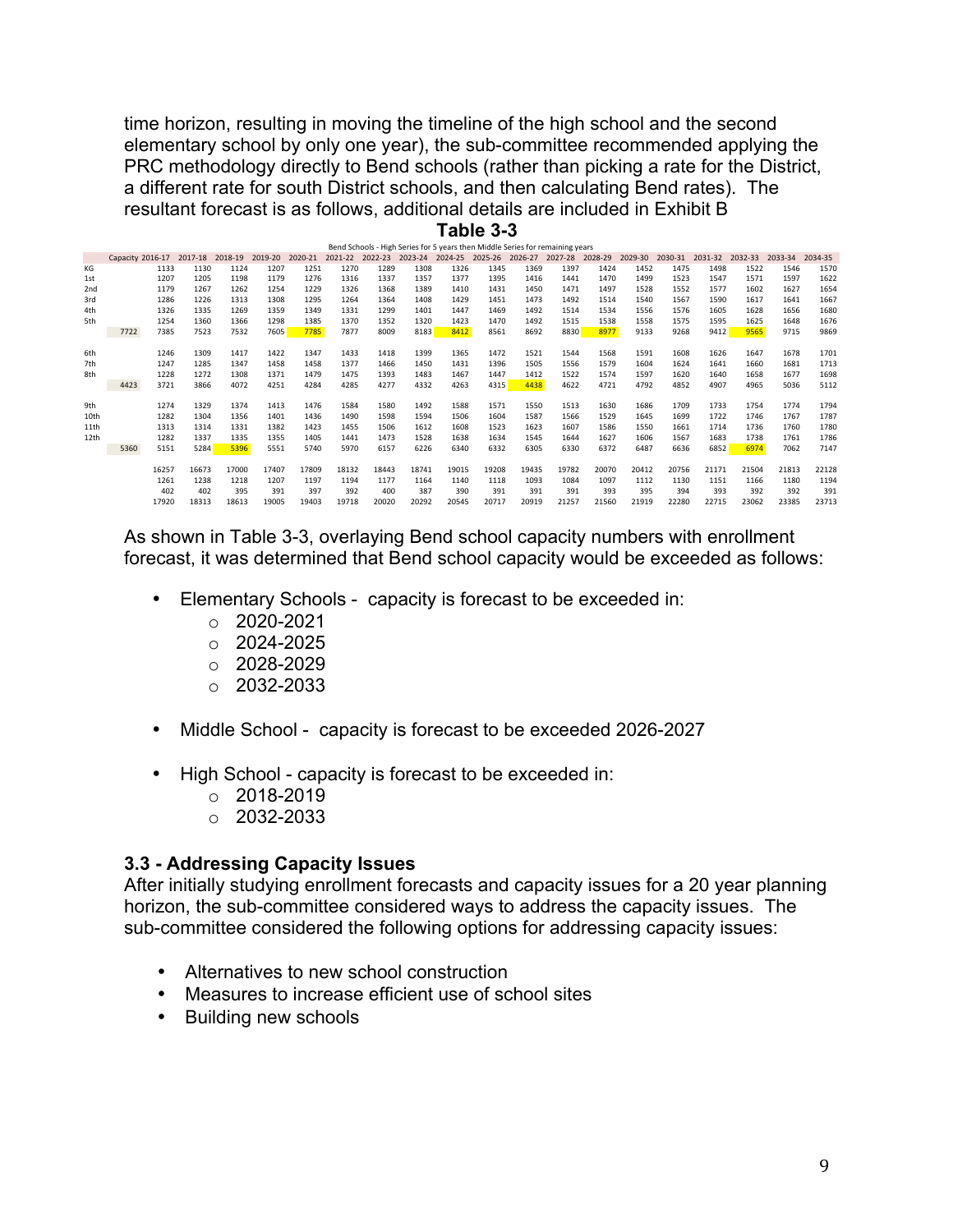## *3.3.1 Alternatives Analysis*

Prior to recommending new school construction, the committee completed an analysis of alternatives to new school construction. Considering alternatives to new school construction ensures the district assesses viable options, before engaging in larger capital improvement projects. To review alternatives, the sub-committee used the 2010 prior study as the basis and ultimately considered the following.

- Year 'Round Schools Multi-track and single track
- Double Shift Schools
- Night School

Based on the research and analysis presented, the sub-committee determined that while the alternatives may provide temporary relief and/or capacity, in a growing district like Bend-La Pine, the potential alternatives are inferior to well-planned capital construction. The committee did support the potential of offering a "second" shift of classes ("night school") as a form of alternative learning schedule for high school students, however they noted that strategy only marginally delays the need for future high school capacity. The sub-committee further noted that changes resulting in year 'round school options would likely have a significant amount of public interest; potential issues extend beyond the scope of the Committee's purpose. If the Board is interested in year 'round schools, the sub-committee recommends that the District undertake a community-based process to fully consider and weigh the impacts. Lastly, the sub-committee noted that the studied alternatives could be considered in the event community support for schools diminishes, and/or if growth slows to the point where the referenced options could provide viable long term alternatives to new school construction. However, in the current high growth environment, where schools are generally supported, well-planned capital construction is the preferred solution.

## *3.3.2 Measures to increase the efficient use of school sites*

Prior to recommending new school construction, the sub-committee also completed an assessment of potential measures to increase the efficient use of existing school sites. Like the Alternatives Analysis, this assessment used a 2010 study as the basis for potential measures to increase the efficient use of school sites. In addition to the 2010 study, the sub-committee consulted Lora Nordquist, Bend-La Pine's Assistant Superintendent, regarding school size and the educational process. In addition, the Committee reviewed an assessment from Steele Associates Architects, LLC regarding school site needs based upon the most recently constructed 2 story buildings, Silver Rail Elementary, Pacific Crest Middle School, and Summit High School. Collectively this data was used to discuss:

- School (Student Enrollment) Size
- School Site and Design Size / Multi-Story
- Multiple Story Design Redevelopment of Existing School
- Reuse and Multiple Use of School Sites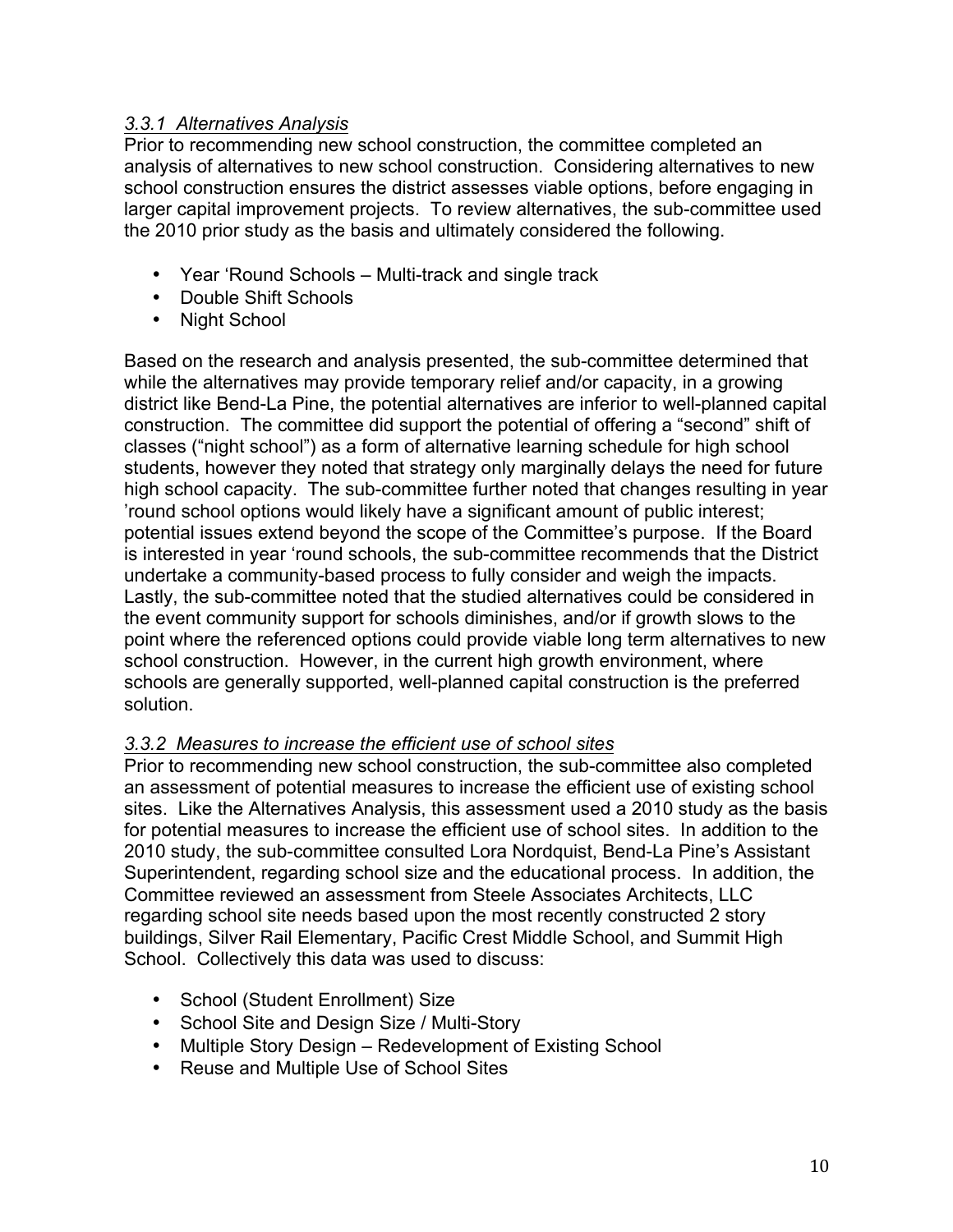#### School (Student Enrollment) Size:

To accommodate a desired level of instruction/education, while simultaneously ensuring efficient administration and operation of schools, the District has historically built schools that accommodate up to 600 students in elementary, 800 students in middle, and 1,500 students in high school. To understand and assess school size, the sub-committee was provided with research from Lora Nordquist, Assistant Superintendent. Ms. Nordquist researched and presented data on school size, design capacity, and the relation to the educational environment. The data looked at six reports/studies/articles pertaining to school size, dating from 2005 to 2015. The results of the studies suggest that there are not definitive findings that would support a "one best size" for students at any level. The literature does suggest that school size can have an impact on "school climate", which could lead to impacts to academic success and graduation rates. However, the work found that District design capacities (600 at elementary, 800 at middle school and 1,500 at high school) fall in an "average range", likely on the high end of the range. Based upon the assessment that was reviewed, the sub-committee agreed that there is nothing to suggest that the District should consider changing the school design capacities at this time. The report is included as Exhibit C.

## School Site and Design Size / Multi-Story

To understand school site needs, the sub-committee reviewed the 2010 Analysis, in addition to a Steele Associates assessment (Exhibit D) of the most recently constructed 2 story buildings, including Silver Rail Elementary School, Pacific Crest Middle School, and Summit High School. The analyses, the discussion, and conclusions of the sub-committee established that the majority of school site requirements are needed for specific purposes, such as District guidelines, code requirements, access, circulation, parking, drainage, play fields, and sidewalks; thus the majority of school site requirements are fixed. It is possible to reduce the size of the building envelope portion of the site for multiple story buildings, and the District has done that for schools at all levels. However, the District has found that decreasing only the building envelope results in minor changes to the overall site needs. Based upon current District, City, County, State and Federal requirements, school site should be sizes as follows:

- $\circ$  Elementary (600 students / 1 story) 15 acres
- $\circ$  Elementary (600 students / 2 story) 12 acres
- $\circ$  Middle (800 students / 2 story) 25 acres
- $\circ$  High (1,500 students / 2 Story) 50 acres

The Committee also discussed urban school and suburban school design, recognizing that within urban areas other design models exist, including schools within multiple story buildings and limited open space. The sub-committee considered and discussed urban models, and ultimately recognized that the City of Bend development code (with its parking, setback, open space and other requirements) is more of a suburban style code, which limits the ability to establish schools without parking, setbacks, drainage, and/or open space. Also, the District school model, with guidelines for playing field size, safety, and busing, is also a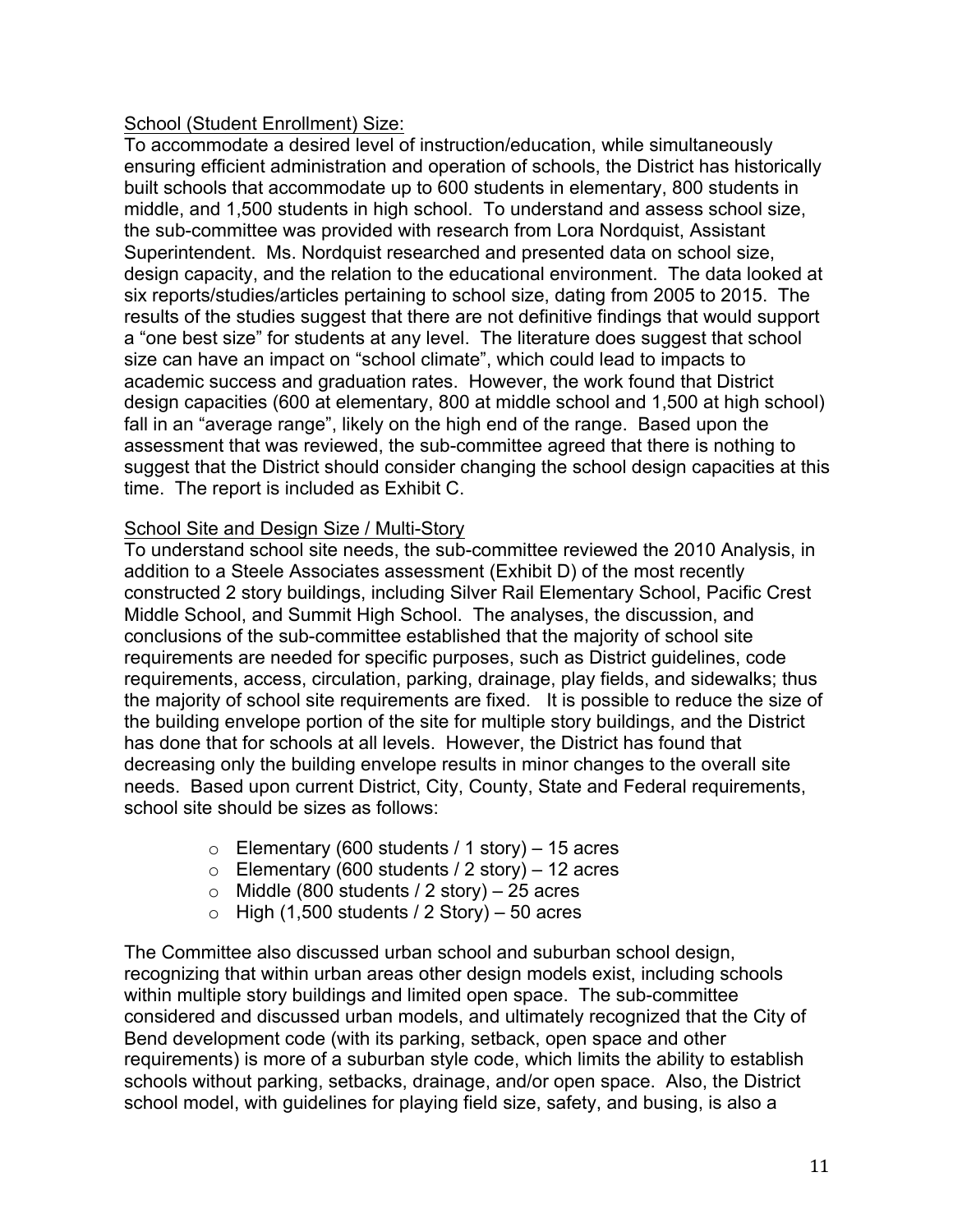suburban style of design and one that has been embraced by our community. The sub-committee felt that modifying the design and size requirements would be a considerable change for the community. Changing to an urban design would likely involve modifying the District guidelines, in addition to development code requirements; there would likely be substantial public interest in the topic, which would extend beyond the scope of the Sites and Facilities Committee. In the event the District is interested in amending its size, programing, site needs, the subcommittee recommends that the District engage in a community-based process to discuss and weigh those options.

#### Redevelopment of Existing School – Multi-story

Discussion related to the redevelopment of existing schools as multi-story schools was also based upon prior assessments. The sub-committee determined that there are a number of factors that limit redevelopment of existing schools as multi-story:

- o The majority of the schools in the District were designed for capacity at District design standards, 600, 800 and 1,500. Adding second stories would exceed desired student size.
- o Existing smaller schools are generally located on in-fill lots and have limited ability to expand instructional, program and site requirements elements (gym, parking, access/circulation, lunch area, play field, etc.)
- o Most of the District's older school facilities are not designed to be expanded vertically. Many building codes, seismic codes and fire codes become a challenge for vertical expansions of existing facilities. As a result, expanding existing school facilities vertically becomes a costly endeavor and is most often determined not feasible within available funds.
- o Due to scheduling, it generally is extremely difficult to completely demolish an older school and build a newer school without a severely impacting the educational process.
- o Adding capacity to an existing school facility (vertical or horizontal expansion) will cause existing infrastructure to breakdown at some point. Critical infrastructure can be items such as food preparation areas, restrooms, water capacity, sewer capacity, electrical services, gymnasiums, library and cafeteria. Many times, the expansion of the critical infrastructure areas can be very costly and can ultimately cost more than buying land and building new.
- o Adding capacity to an existing school facility many times compromises safety on the site and within the building. At some point, student circulation, automobile circulation and bus circulation come into conflict. Similarly, supervision becomes compromised as student capacity increases and demands on the common areas increases.

Ultimately, the sub-committee concluded that adding capacity (either vertically or horizontally) begins to compromise the District's policies on school size, site safety, or ability to offer other necessary programs. Most existing schools and sites are optimized to provide the necessary programs and meet the District's school size guidelines on their current sites. Demolishing relatively new structures to expand vertically in the case of single-story buildings is inefficient and will also result in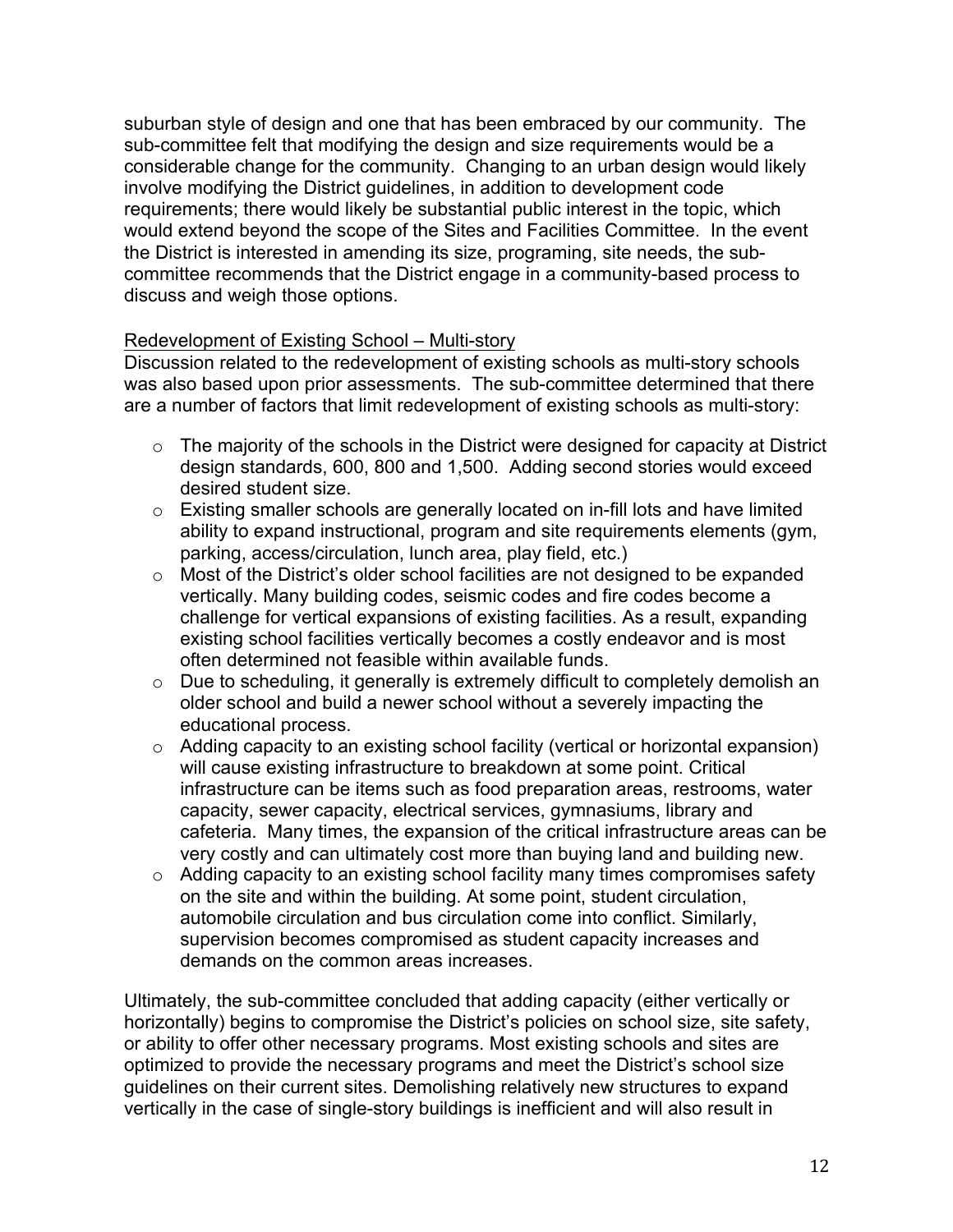schools that exceed the District's school size guidelines.

#### Reuse and Multiple Use of School Sites

Historically, the District has chosen to plan and locate a variety of programs on the same or adjacent sites. In particular, coordinated planning efforts have been undertaken with Bend Metro Parks and Recreation District, La Pine Park District and with the City of Bend. In the Bend area, ten schools are co-developed or jointly located with local or community parks. Four District campuses include multiple schools, including La Pine Elementary/Middle/High Campus, Pilot Butte/Juniper, Lava Ridge/Sky View, and Summit/W.E. Miller/Pacific Crest. Also future shared school locations are anticipated for both the High Desert and R.E. Jewell properties. A high percentage of Bend-area elementary schools and middle schools are either co-developed with parks or other schools. The site selection criteria that was established by the sub-committee, continues to encourage the concept of multiple uses for new sites.

Regarding sites that are not fully utilized, the sub-committee reviewed an interactive map of existing underutilized and undeveloped sites and facilities owned by the District, to determine potential opportunities for reuse and multiple uses of existing built and vacant sites. The interactive map used by the sub-committee is included in Exhibit F and the recommendations are included in the Highest and Best Use Chapter below (Chapter 5). That section represents ideas the District may want to consider for future re-use.

## *3.3.3 Building New Schools*

After assessing alternatives and determining ideal school sizes, the sub-committee undertook a process to identify optimal locations for new schools. While the enrollment forecasts determine when school capacity will be met and exceeded, the enrollment forecasts do not estimate where growth will occur. To predict the location of growth, the sub-committee looked to the work in the recent City of Bend Urban Growth Boundary (UGB) Expansion project. With the UGB Expansion project, over a multi-year time period, the City of Bend has invested a significant amount of staff time, hired an expert consultant, and utilized the knowledge of multiple technical advisory committees to:

- Forecast growth throughout the existing UGB
- Determine how much additional land will be need to accommodate forecast population increase
- Identify the best locations for a UGB expansion

The sub-committee felt the UGB Expansion work is critical to understanding where forecasted enrollment will manifest itself throughout the District. While the subcommittee determined that this significant source of data was the best available information, they did note a couple shortfalls as it relates to the 20-year Sites and Facilities study. Shortfalls include the following:

• The UGB work only forecasts growth to 2028; it does not provide Board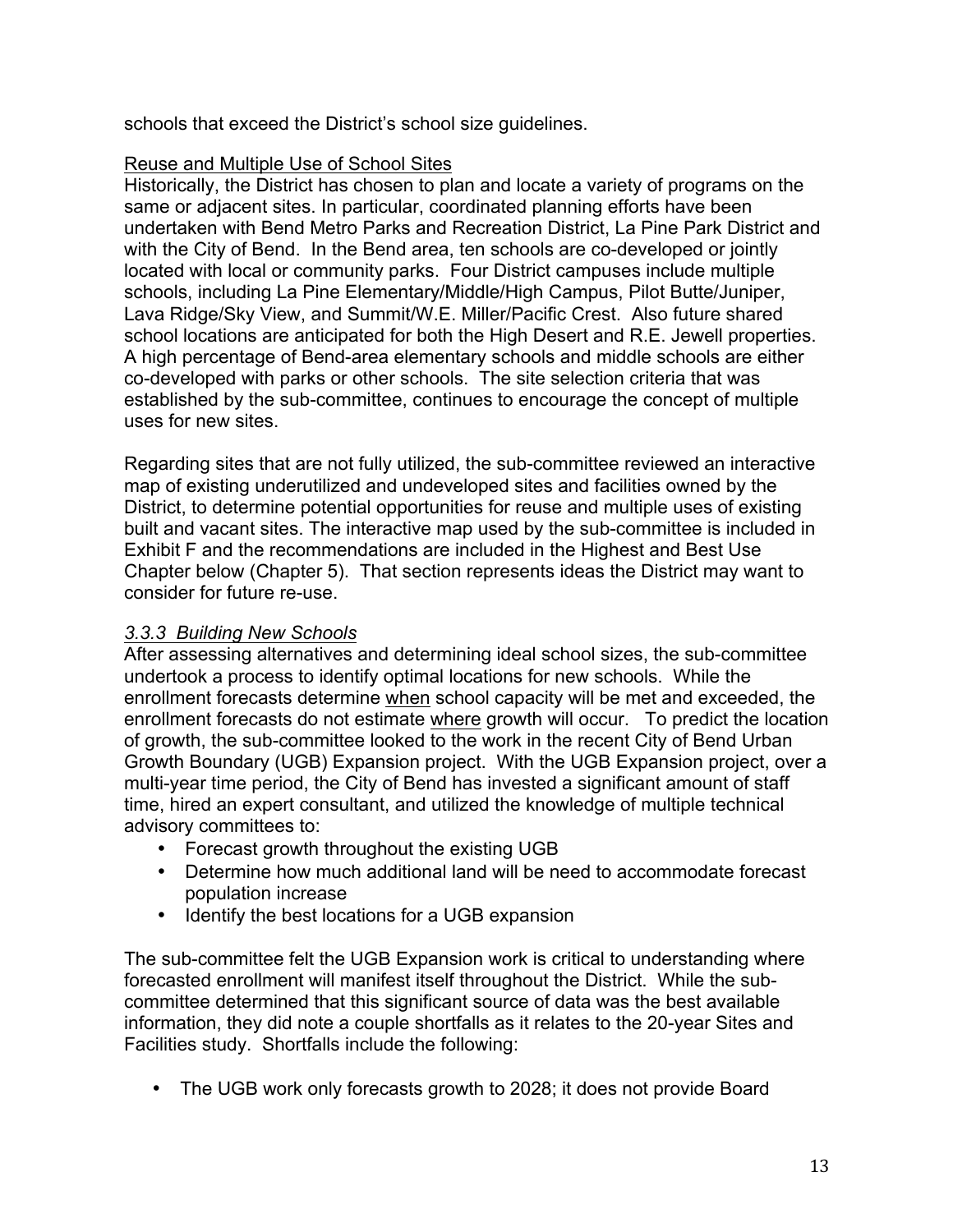required 20 year guidance, through 2035.

• The UGB data does not predict when (between the present and 2028) growth will occur; it does not provide short term guidance.

The sub-committee found that the shortfalls could be addressed and/or mitigated with other development data, thus they determined that the UGB Expansion data should be used for sites and facilities analysis.

#### UGB Expansion Shortfalls

#### *Long Term Guidance*

Although it is forecast that additional schools will be needed through 2035, without any guidance on where a UGB will be located beyond 2028, the sub-committee determined that it is not practical to predict where future growth will occur (beyond the UGB planning horizon). The schools that will be needed beyond 2028 are anticipated to be located in future UGB expansion areas. Furthermore, it is expected that for the period beyond 2028, the District will complete another sites and facilities planning effort, and additional information regarding a future Urban Growth Boundary and/or Urban Area Reserve will be completed at that time, allowing for ideal locations to more accurately be forecast.

#### *Short Term Guidance*

The UGB Expansion work forecasts growth through 2028, however it does not project incremental growth. Based upon the PRC population forecast, it is projected that 2 elementary schools and a high school will be needed by the end of the UGB planning horizon. In the case of elementary schools, given the size of the schools, the service area, and the forecast time of need, it is important to understand incremental growth. Based upon available data, the Sub-committee determined that they could review vacant buildable lots, tentatively approved subdivisions, and apartments that have received planning approval, to establish short-term growth forecasts.

#### Build-out Analysis

 

District staff and the Consultant reached out to the City, who was extremely helpful, cooperative, and willing to provide the Committee with GIS data related to the UGB growth scenarios. The project team worked closely with the City Growth Management Division and the District GIS Expert, Shawn Hasse, to incorporate the UGB Expansion Envision Model, into District's GIS programming. At the time of the Sites and Facilities Committee review of anticipated growth locations, the City Boundary TAC and Steering Committee had established growth scenario  $2.1.E<sup>1</sup>$  as the preferred alternative. It should be noted that the formal UGB adoption process could result in additional changes. However, the Sub-committee determined that the information used in the assessment is the best available data, the recommendations

 $1$  At the April and May meetings, the Committee was informed that a few minor changes had been made, but it has been determined that the size and location of the changes did not significantly change the outcomes, thus the committee did not recommend revisiting growth projections.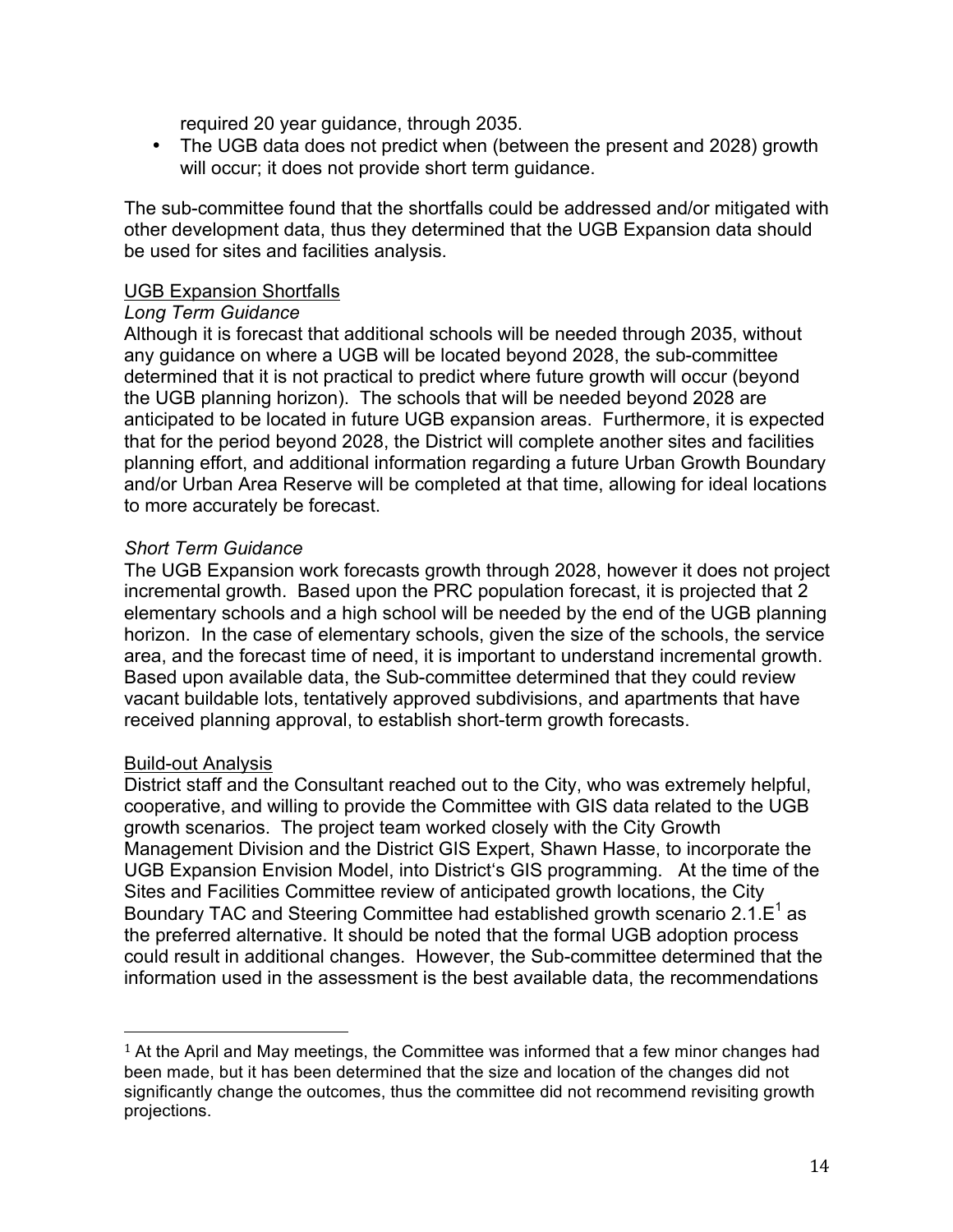are flexible enough to adapt to change, and restudying growth projections is not necessary.

To incorporate growth projections into meaningful and workable summary areas the sub-committee established zones to aggregate data. The sub-committee utilized the 3 high school boundaries (Mountain View, Bend High, and Summit) as aggregation areas for high school needs, and 3 "zones" for elementary school aggregation. The elementary school zones are based upon existing school boundaries, along with geographical and topographical considerations.

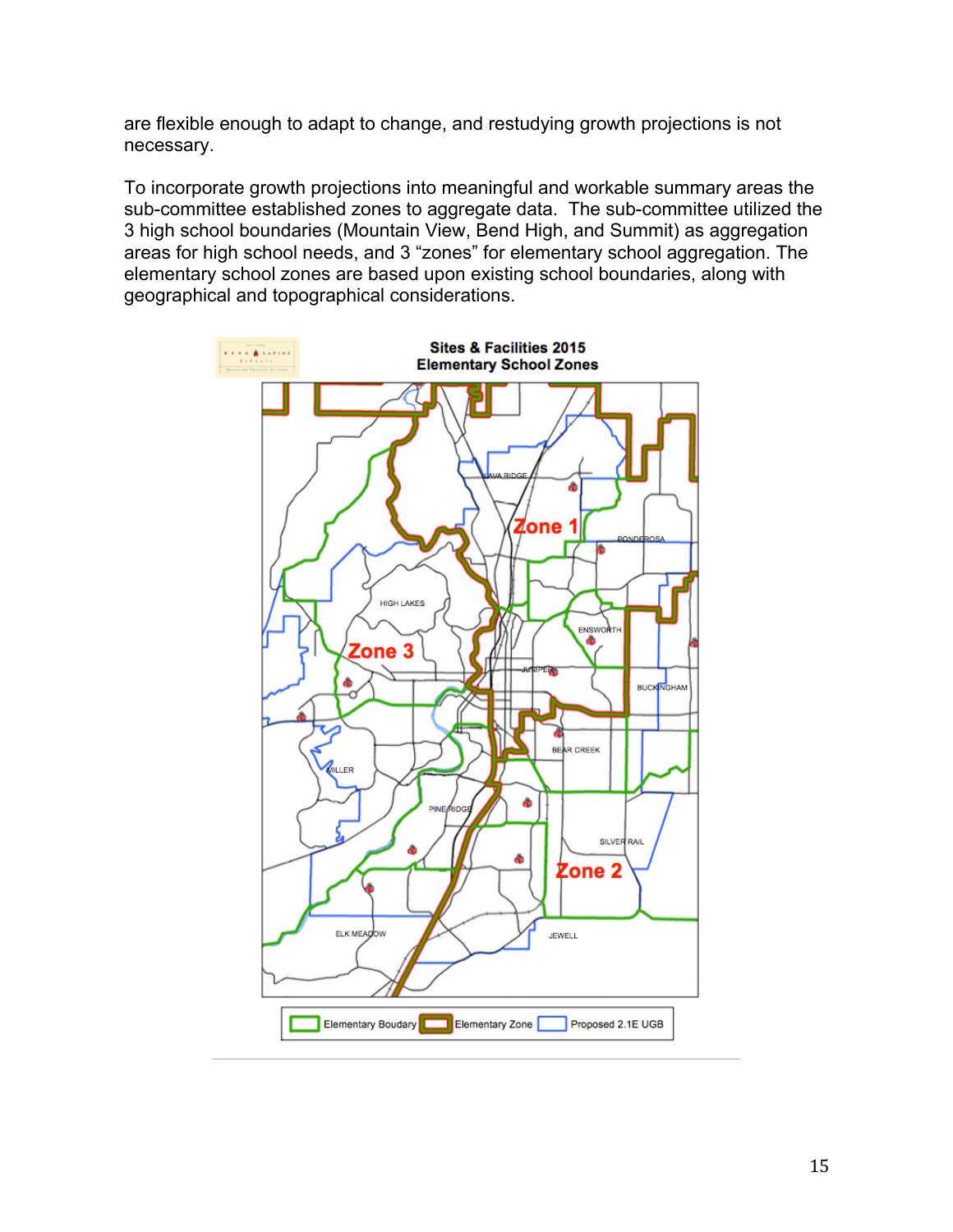As depicted on the elementary school zone Image, there are 4 similarly sized schools in each of the 3 zones. The zones were determined to be appropriate after considering school sizes and topographic constraints.

#### Elementary School Projections

To forecast enrollment growth, the Sub-committee utilized projections established in the City of Bend UGB Envision Models and applied enrollment rates established in the Bend-La Pine School District Population and Enrollment Forecast 2010-2030. The location of forecasted growth is depicted on the maps contained in Exhibit E and summarized below:

|                    | <b>Available Seats</b> | <b>Forecast Growth</b> | <b>Difference</b> |
|--------------------|------------------------|------------------------|-------------------|
| Zone 1 - NE Bend   | 141                    | 479                    | $-338$            |
| Zone 2 - SE Bend   | 324                    | 656                    | $-332$            |
| IZone 3- West Bend | 75                     | 481                    | -406              |

**Table 3-4 Summary of Elementary Enrollment Growth Through 2028**

As depicted in the enrollment forecast addressed above, it is estimated that 2 elementary schools will be needed by 2028. The 2028 summary shows that by that time the need will be relatively evenly distributed across the UGB. A significant portion of the growth forecast in Table 3-4 will be situated outside of the current UGB, in the planned UGB Expansion areas. Properties situated outside of the current UGB are expected to have a longer entitlement process, thus it is anticipated that those areas will not impact the enrollment need that is forecast to present itself by 2020- 2021. To understand the earlier need, forecast in 2020-2021, the sub-committee was interested in short-term projections. To forecast short term projections, the subcommittee was presented with maps that depicted lands that were determined to be vacant and/or buildable, and could reasonable be expected to develop within the next 5 years. The following types of properties were determined to be "short-term" development properties:

- Vacant lands less than 1 acre
- Properties that have received land division approval, but are not yet platted
- Properties that have received site plan review approval (apartments).

The location of forecasted short-term growth is depicted on the maps contained in Exhibit E and summarized below:

|                    | <b>Available Seats</b> | <b>Forecast Growth</b> | <b>Difference</b> |
|--------------------|------------------------|------------------------|-------------------|
| Zone 1 - NE Bend   | 141                    | 188                    | -47               |
| IZone 2 - SE Bend  | 324                    | 153                    | 171               |
| IZone 3- West Bend |                        | 158                    | -83               |

**Table 3-5 Summary of Short Term Elementary Enrollment Growth**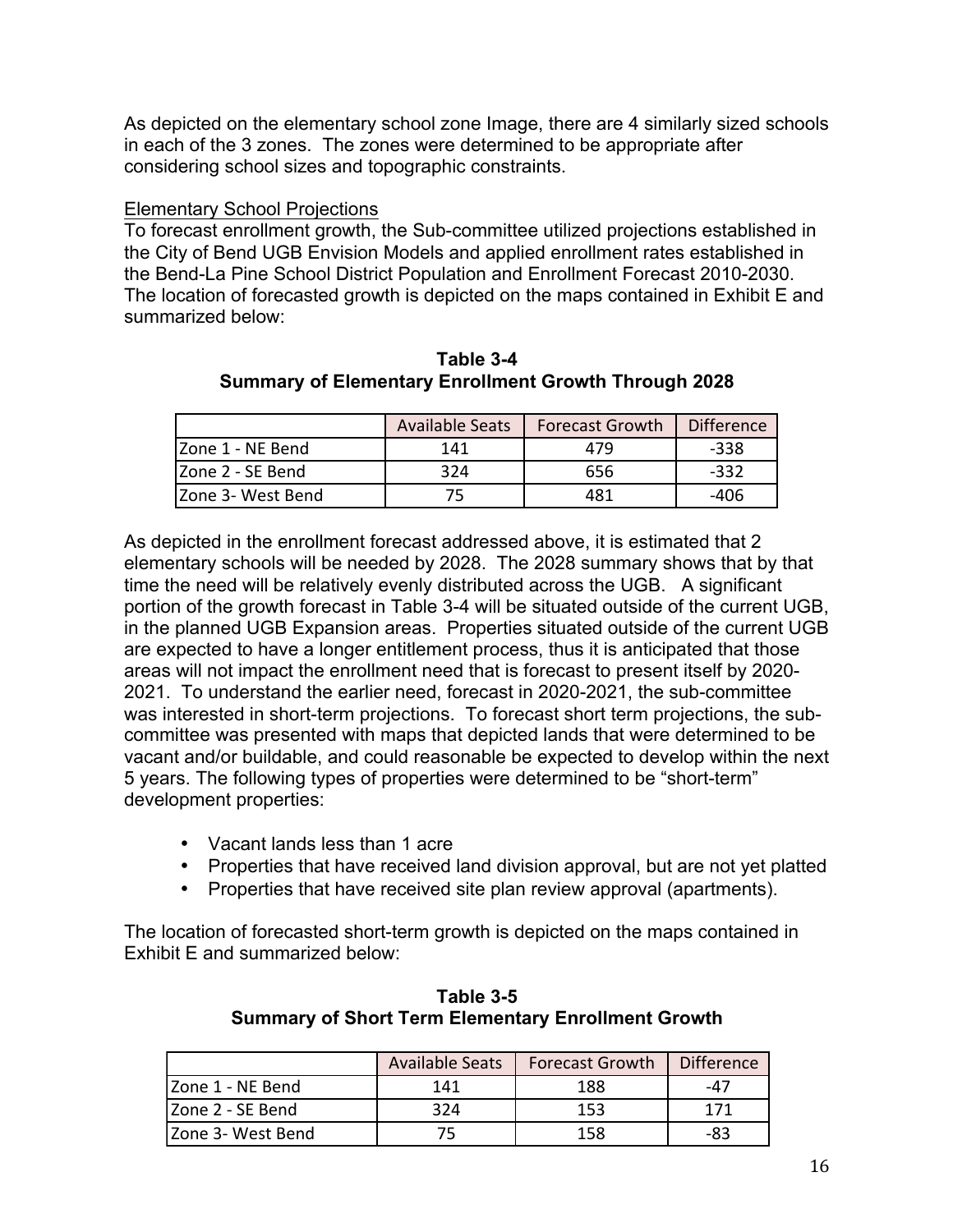Based on this information, the sub-committee found that the most pressing short term need is expected to be in zone 3 (West), closely followed by zone 2 (Northeast) but clearly all zones will need capacity relief by 2028. Since enrollment projections show the need for two elementary schools by the 2024-25 school year, an ideal scenario would locate schools such that they could provide capacity to multiple areas, initially focusing on zone 3 and zone 2.

#### Middle School Projections

Pacific Crest, a new middle school was opened in 2015-2016. The recent opening of this 800 student school relieves middle school capacity demand until beyond the middle term planning horizon, thus an assessment of middle school capacity was determined to not be needed by the Committee. It is recommended that middle school locational needs be reviewed in future sites and facilities planning efforts.

#### High School

Given the size, time to build, and larger capacity/service area of high schools, the sub-committee determined that it is only necessary to review the 2028 time horizon to determine ideal locational needs for a high school. Locational enrollment growth is depicted on a map contained in Exhibit E and summarized below:

| Summary of High School Enrollment Growth Through 2028 |                        |                        |                   |  |  |  |  |  |  |
|-------------------------------------------------------|------------------------|------------------------|-------------------|--|--|--|--|--|--|
|                                                       | <b>Available Seats</b> | <b>Forecast Growth</b> | <b>Difference</b> |  |  |  |  |  |  |
| Zone 1 - NE Bend                                      | 145                    | 272                    | $-127$            |  |  |  |  |  |  |
| Izone 2 - SE Bend                                     | 40                     | 351                    | $-311$            |  |  |  |  |  |  |
| Zone 3- West Bend                                     | 10                     | 248                    | $-238$            |  |  |  |  |  |  |

**Table 3-6 Summary of High School Enrollment Growth Through 2028**

Given the expected enrollment growth, the ability to use boundary adjustments, and the location of existing high schools, the committee determined that the high school capacity issues were greatest in zone 2 (Southeast).

#### Identifying preferred school site locations -

Through past sites and facilities planning efforts, the District has evolved from using specific site identification, to the use of planning circles. Identifying specific sites has been determined to not be desirable, as it alerts property owners of demand for their property and limits the ability for fair and favorable negotiations on behalf of the District. In lieu of specific sites, the 2010 school siting effort used circles that identified preferred locations. While the circles provided more flexibility than specific sites, the circles still involved limitations, as ideal locations just outside of the planning circles could not be chosen. Given that the UGB has not expanded since the last Sites and Facilities effort, land has become increasingly scarce within the Bend Urban Growth Boundary. The sub-committee recognizes that there is a benefit to providing the maximum amount of flexibility in site selection. Given that there are a number of well placed schools within each zone (4 in each zone) and the fact that there is the ability to use school boundary adjustments to efficiently direct enrollment when new schools are sited, the sub-committee recommends locating schools within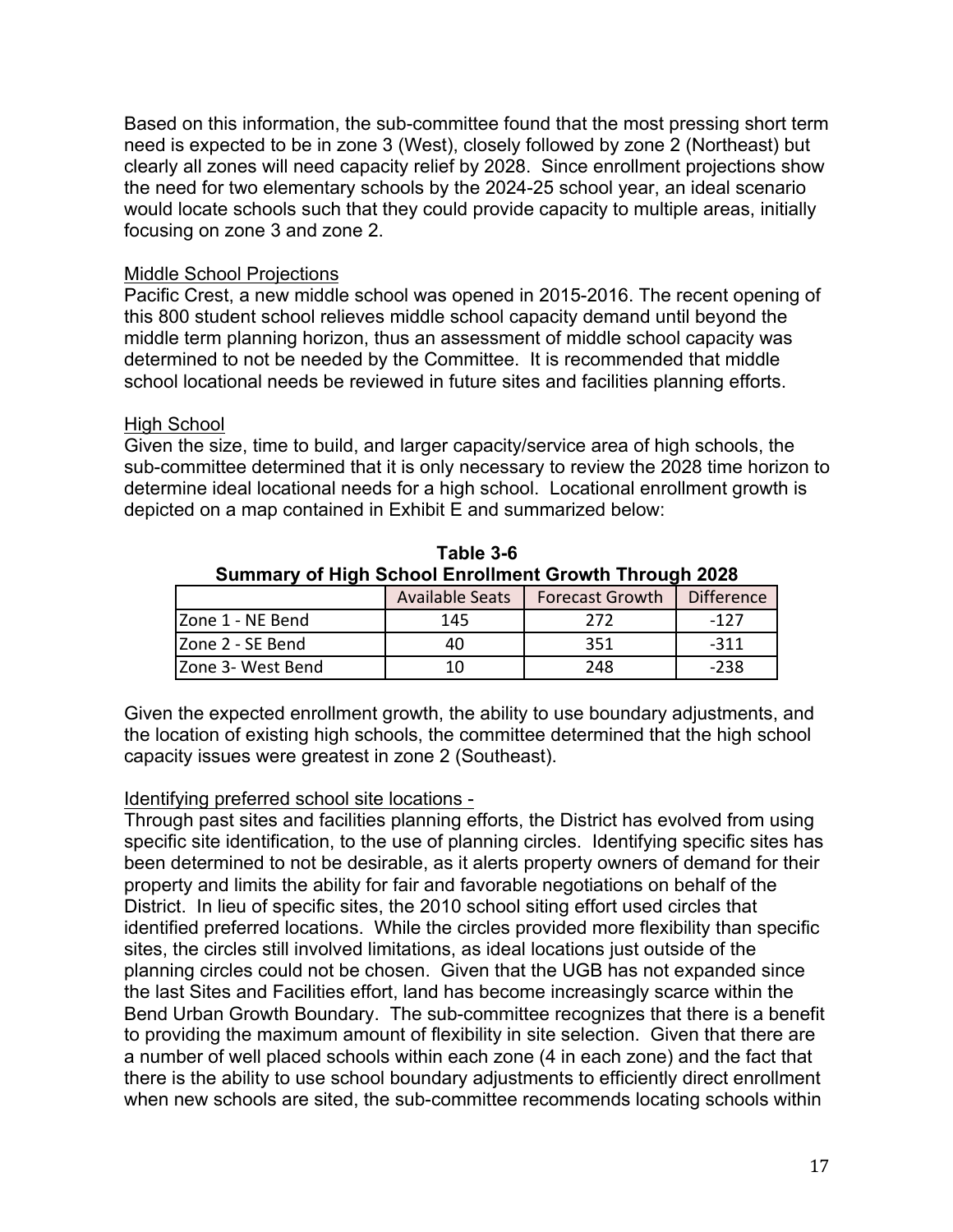the identified and recommended zones. When combined with the site selection criteria and the potential for school boundary adjustments, the identified zones allow the greatest number of sites to be analyzed and assessed while ensuring all areas of the District are adequately served.

## Suitable and Desirable Sites

When considering whether lands are available to accommodate the forecasted district needs, properties were assessed to determine if they are "suitable" and "desirable". Lands are considered to be "suitable" if they are in a zone where they are permitted outright, or with a conditional use permit. Regarding "desirable" lands, after studying past planning efforts and reviewing available lands, "desirable" characteristics, that were considered included:

- Where enrollment growth is happening or expected to happen
- Equitable arrangement and distribution of school facilities
- Development Status (vacant or redevelopable)
- Size needs Single / Multiple Parcel / Common Ownership
- Limited Citywide Issues (capacity water, sewer, transportation, etc.)
- Available Public Facilities (water, sewer, roads, sidewalks, etc.)
- Access on existing or planned facility
- Usable topography (not in ASI, on steep slopes)
- Shape of Site Rectangular / Triangular
- Limited physical barriers (canals, RR, Rivers, etc.)
- Buffer from existing schools
- Costs (Site Acquisition & Site Development)
- Partnership Opportunities (City / Park District)

The Committee reviewed interactive maps containing the information listed below:

## Map 1 - Suitable Lands - Elementary School

- 1. Elementary zones
- 2. Areas not zoned industrial (schools are permitted in all other zones)
- 3. All properties that are 10+ acres, including contiguous 5 acre properties
- 4. Current school properties
- 5. Aerial imagery

## Layers -

- 1. Vacant Properties
	- o Improvement value less than 10,000; or
- 2. Re-developable
	- $\circ$  Improvement value 10,001 125,000
	- $\circ$  Improvement value 125,001 250,000
	- $\circ$  Improvement value 250,001 500,000
	- o Improvement value 500,000+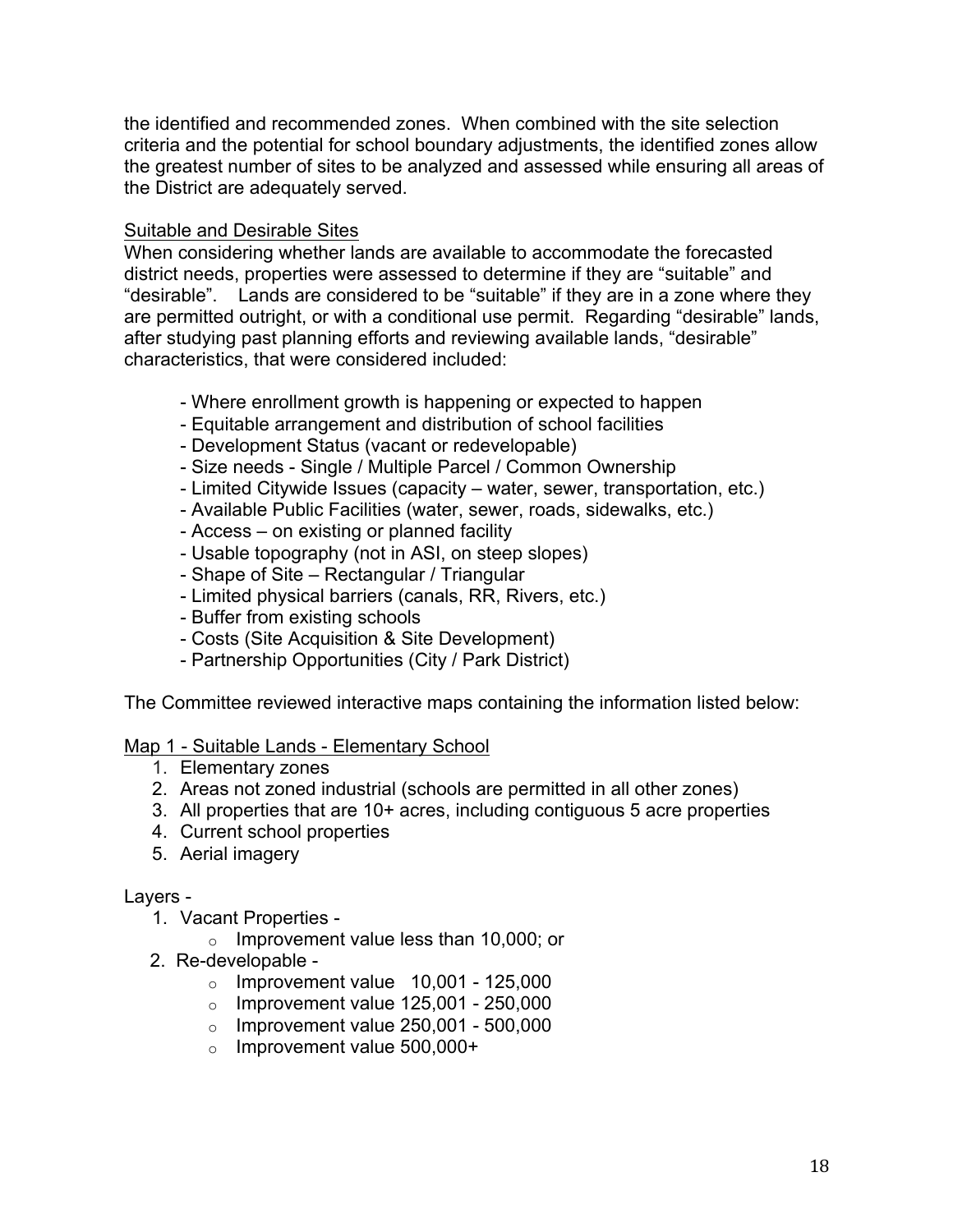Map 2 - Suitable Lands - High School

- 1. High school boundary lines
- 2. Areas not zoned industrial (schools are permitted in all other zones)
- 3. All properties that are 50+ acres, including contiguous 25 acre properties
- 4. Current school properties
- 5. Aerial imagery

#### Layers -

- 1. Vacant Properties
	- o Improvement value less than 10,000; or
- 2. Re-developable
	- $\circ$  Improvement value 10,001 125,000
	- $\circ$  Improvement value 125,001 250,000
	- $\circ$  Improvement value 250,001 500,000
	- o Improvement value 500,000+

Copies of the referenced maps are included in Exhibit E. From the referenced maps, the sub-committee established the following recommendations.

- Elementary schools:
	- o *2020-2021 need* 12-15-acre site, highest need in zone 3 (west Bend), closely followed by zone 1 (northeast Bend), locate in areas to serve both zones if possible.
	- o *2024-2025 need* 12-15-acre site, equal needs throughout the city, locate in areas to serve all zones to the greatest extent possible.
	- o *2028-2029 need* 12-15-acre site, beyond growth projection forecast, reassess location needs in subsequent sites and facilities efforts.
	- o *2032-2033 need* 12-15-acre site, beyond growth projection forecast, reassess location needs in subsequent sites and facilities efforts.
	- o General Notes
		- Strategically place schools, use school boundary adjustments as needed
		- § There is an adequate amount of suitable and desirable lands in zone 1 (northeast Bend) and zone 2 (southeast Bend), however there appears to be a limited amount of land that is suitable and desirable in zone 3. Within zone 3 (west Bend), assess the feasibility of the available lands. If the available lands are not feasible for school development, considering taking "necessary actions" as prescribed by ORS 195.110 such as zone changes, aggregation of lots, or adding sites to the UGB.
- Middle School
	- o *2026-2027 need* 25-acre site Site currently owned by District adjacent to R.E. Jewell Elementary School could meet need. Reassess location in subsequent sites and facilities efforts.
	- $\circ$  General Note –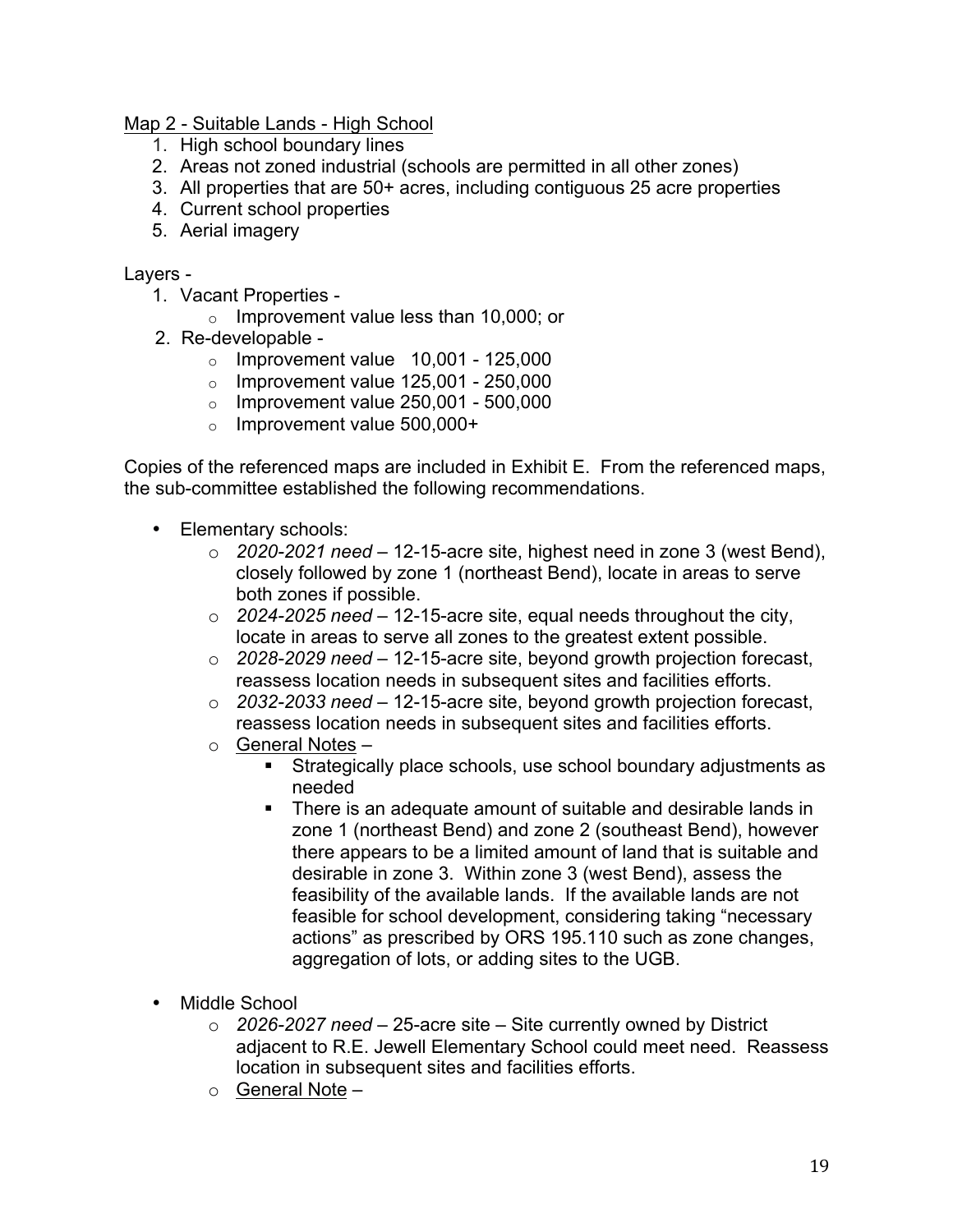- Strategically place school, utilize boundary adjustments as needed
- Suitable and desirable lands available to accommodate need
- High School
	- o *2018-2019 need* 50 acres in zone 2 (southeast Bend)
	- o *2032-2033 need* 50 acres beyond growth projection forecast, reassess location needs in subsequent sites and facilities planning efforts
	- $\circ$  General Note
		- § Strategically place schools, utilize boundary adjustments as needed
		- Suitable and desirable lands available to accommodate need

## Site Selection Criteria

The focus of the Committees efforts regarding site selection criteria was to provide the District with guidance and direction when considering sites. Criteria are site specific and generally require site assessment, through a property search and/or due diligence. Rather than establishing criteria to be inserted into maps, and a search at this time, criteria are presented to the District as a guide for identifying and selecting properties, when considering individual sites. Site selection criteria that are recommended include the following:

All School Sites:

-High student densities

-Good walking access

-Relatively flat topography

-Appropriate size

- 12-15 for elementary
- 25 for middle school
- 50 acres for a high school

-Low cost for extending utilities to the property and for offsite improvements like roads and sidewalks

-At least two vehicular access points

-Low site acquisition costs

-Partnership potential with Bend Parks and Rec District

-Zoning allows schools

- Limited access to marijuana establishments

-Shape of site promotes efficient use of the space

Elementary Schools Only:

- Few busy roads around school
- Few physical barriers such as canals, railroads, or arterial street

- Located in residential zones

- Adjacent to park or future park where possible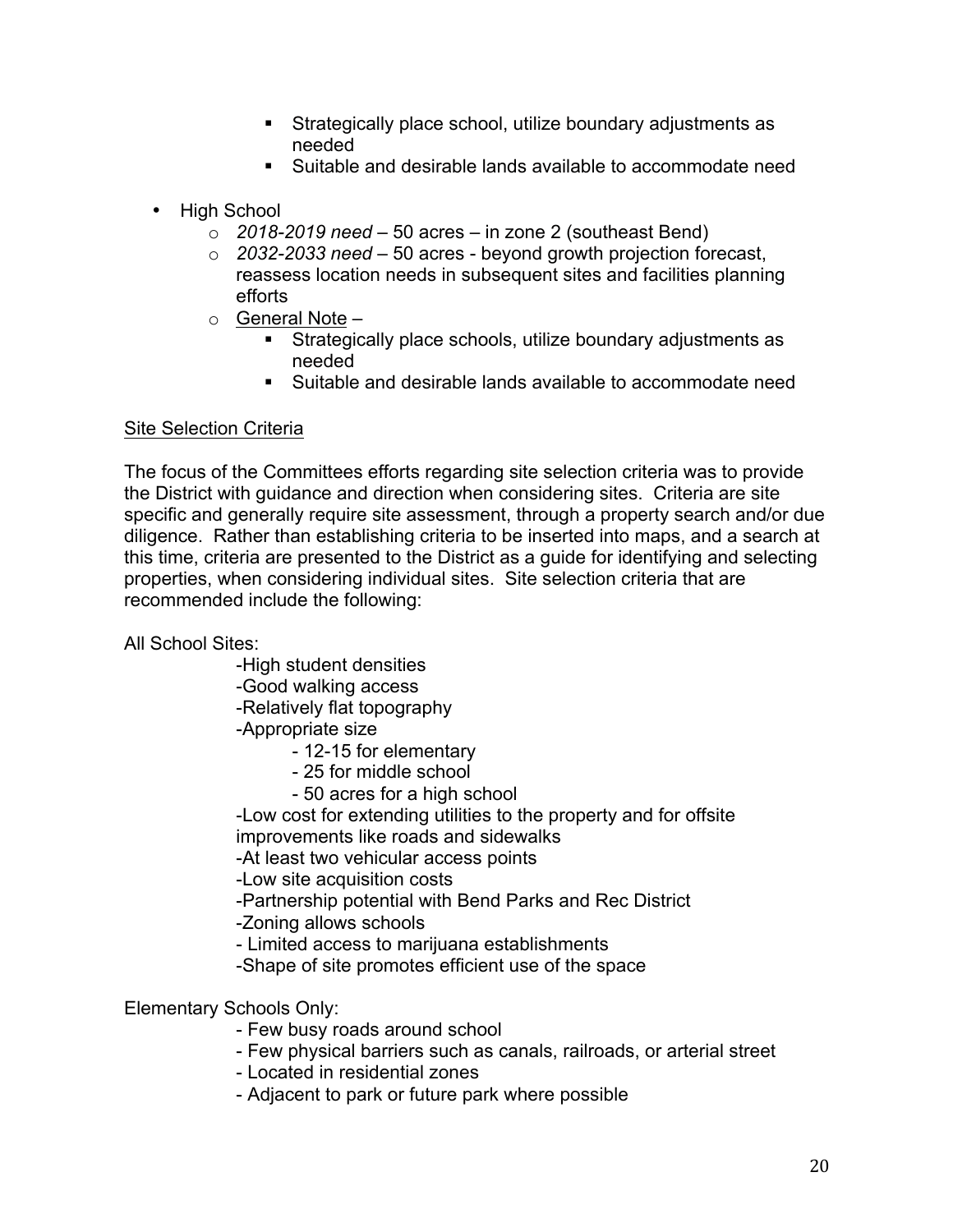Middle School Only:

- Ready access to bicycle trails or bicycle lanes
- Near sports fields

High School Only:

- Good access to main transportation system
- Feasibility for community events
- Near commercial, convenience commercial, or industrial park zones
- Co-development potential for sports facility

- Site minimizes the negative impacts of field lights on neighboring properties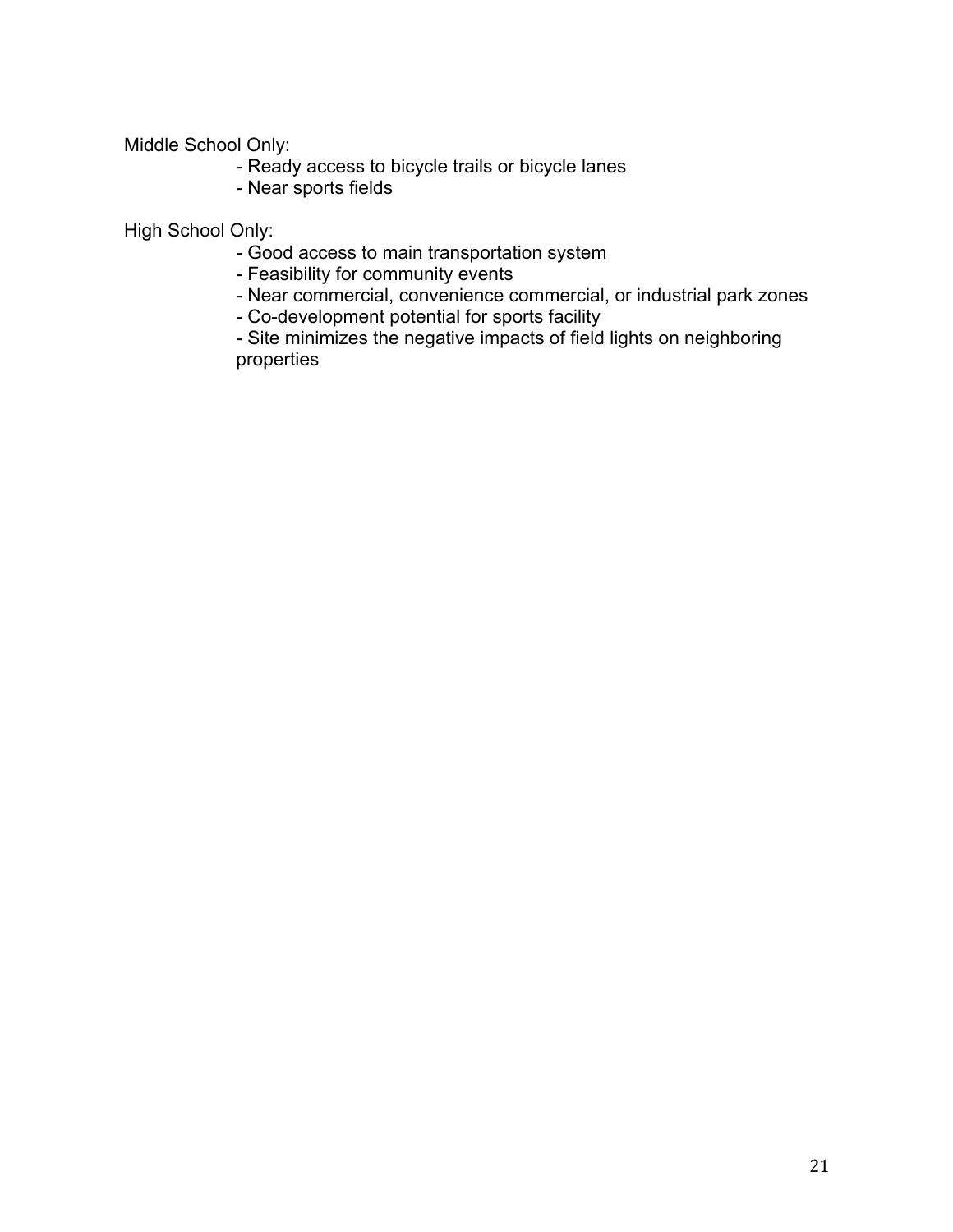## **Chapter 4 Assessment of usage and future needs of the Education Center** *Future Needs Sub-committee*

The Education Center is located on the south end of downtown Bend and it houses Bend-La Pine Schools' administration offices including the Superintendent's Office, Teaching and Learning, Special Education, Human Resources, Business Office, Nutrition Services, Communication Services, Information Technology, Instructional Technology and Facilities Services. The Education Center also houses the Strive Program, the Bend-La Pine Online Program, and approximately 1/3 of the second floor of the building is leased to the High Desert Education Service District (ESD) through June 30, 2020.

As Bend-La Pine Schools continues to grow, the District anticipates the need for additional space for administration and support services. The current operating plan for the Education Center is to not renew the lease with the ESD in 2020, gaining that space for expansion of Strive and/or administrative space. Also, if and when appropriate, the District would like to move the Strive program to an alternative site, so that the Education Center could provide administrative offices and the Strive Program is able to be provided with safety protocols similar to those at other school sites.

Additional information about the Education Center building:

- The site is located downtown next to the Library and City Hall and Thompson Elementary, which currently houses Amity Creek Magnet School.
- The District owns the land from Louisiana Street to Idaho Street, between Wall and Bond Streets.
- District also currently owns the adjacent "Troy Field"; this property is under contract to be purchased by a developer.
- District owns the Ed Center building and the back half of the Boys and Girls Club building. The Bend Park and Recreation District Foundation owns the front half of the Boys and Girls Club building, but the District owns the land underneath the entire building.
- The District has been slowly working to improve the Ed Center building by abating asbestos, replacing windows and flooring, adding cameras and security and generally reconfiguring much of the building for office space.
- The entire property is in the historic district.
- The entire property has the Public Facilities Designation with an underlying RH zoning.
- The District is currently replacing the old maintenance shop behind the Ed Center with a "Utility Shop" to house technology equipment, backup generator(s) and boiler used to heat the Ed Center. This area is the "hub" of the network for the entire District.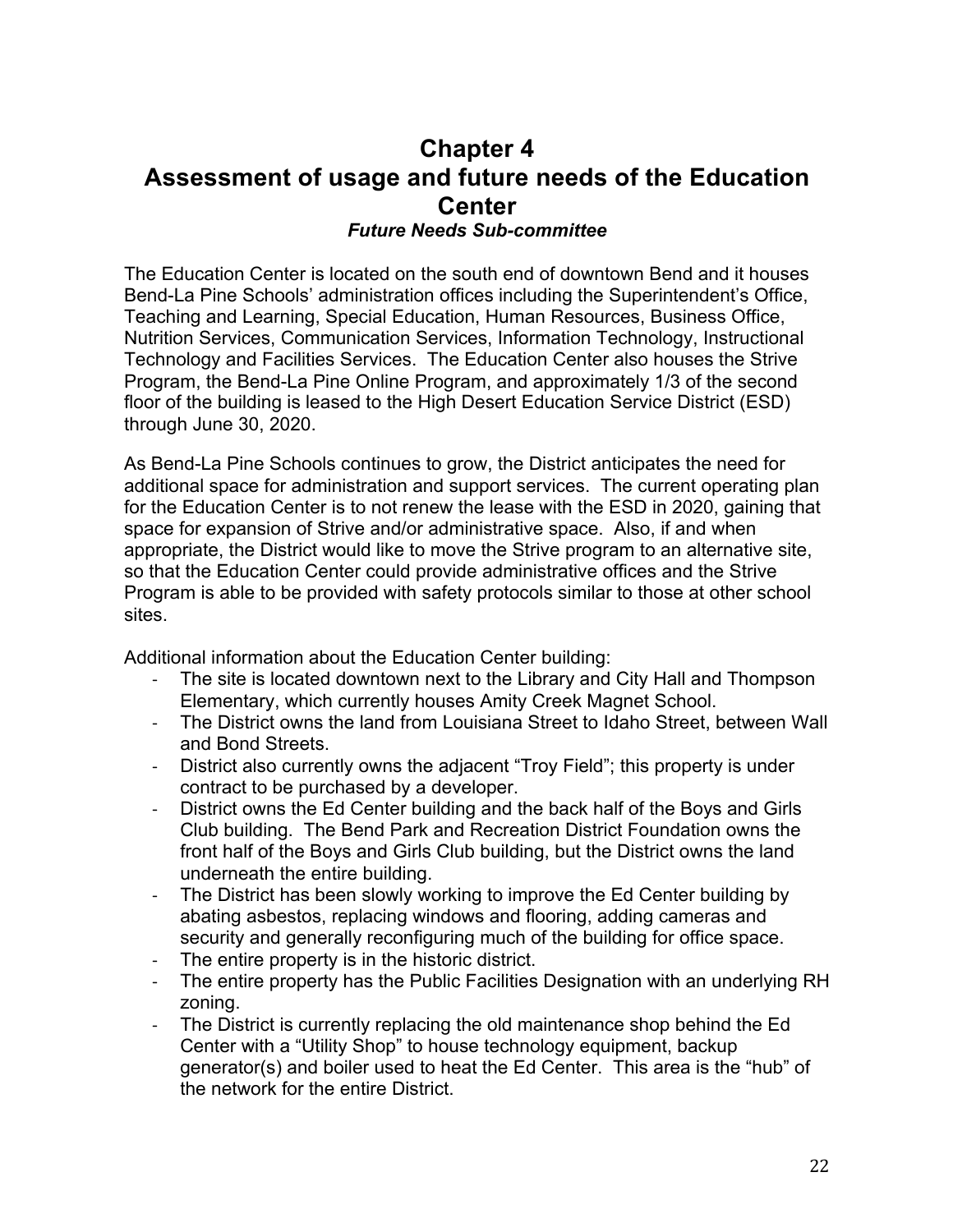- The building is highly used by the District for meeting space for large and small groups as well as occasionally for community events. The Boys and Girls Club does use the building grounds (front and back yards) each weekday in the summer for lunch and outdoor activities.
- The District currently does not monitor or charge for the use of our parking lot between the Ed Center and City Hall. The lot is used by Ed Center staff and visitors, as well as library patrons and City staff working at City Hall and other nearby offices.

After considering the information presented, the sub-committee determined that building is well sized, well located, and it provides a one-stop shop for District employees. The sub-committee expressed concern over the amount and/or enforcement of parking. They further noted that housing Strive in the building is not ideal; a better location would be off-site. The sub-committee recognized that the zoning, general plan designation and the historic protections limit the ability for private developers to maximize the use of the property; these conditions could limit the marketability of the property. One other topic of discussion was the Heritage Square concept. Heritage Square is a concept of an interagency center located amongst and between City Hall and the Education Center. The sub-committee gave a nod of support to the Heritage Square concept, so long as parking could sufficiently be provided, suggesting that maintaining the Education Center in its current use would contribute to the Heritage Square concept.

Given all of the topics discussed, the sub-committee ultimately recommended maintaining the current usage and operating plan for 5-10 years; continuing to monitor and assess the needs of the facility, and the ability to place Strive at another location.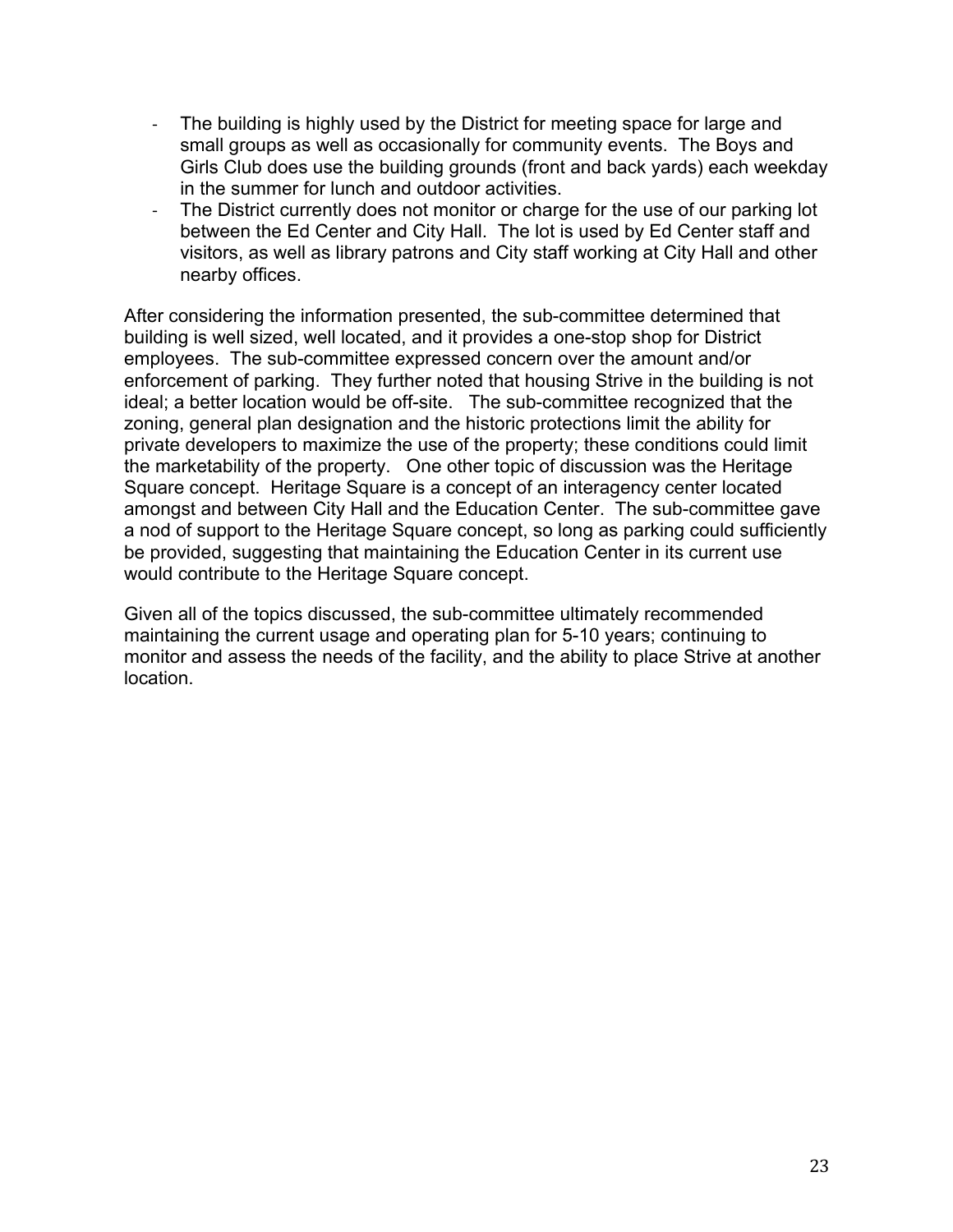# *Chapter 5 Assessment of highest and best use of existing land holdings Future Needs Sub-Committee*

The District owns a number of properties that are not currently being utilized to provide student instruction or assist in the facilitation of student instruction. These properties include a mix of large vacant parcels that could accommodate school sites, large lands immediately adjacent to developed District sites that could accommodate another school, and/or smaller remainder parcels immediately adjacent to school sites. The existing land holdings came into the District's ownership a number of different ways, some were acquired to accommodate planned enrollment, some were donated, some are extra areas abutting sites that were acquired and developed to District specifications. The sub-committee reviewed each of the "existing land holding sites" including a summary of the property from staff, aerial photographs, and an interactive map.

Current holdings and determinations are listed below:

- Troy Field Currently under contract to sell to a developer
	- $\circ$  assumed to not be available
- Shevlin Property Approximately 32 acres in the northwest part of Bend; In the urban area reserve but not slated to come into the urban growth boundary in the current UGB expansion process; Approximately 20 acres of the property is relatively flat with the rest sloping to Shevlin Road; Zoned UAR10.
	- $\circ$  Located in an area of elementary school need, recommended to retain, identify it for next UGB Expansion, consider building school on property, or selling or trading to accommodate an elementary school need.
- Pacific Crest Middle School Skyliners parcel Approximately 5+ acres inside the UGB; Zoned UAR10 and URA on the comp plan;
	- $\circ$  Consider developing as playing fields in partnership with the Bend Park and Recreation District.
- Pacific Crest Middle School NE Triangle Just under 2 acres inside the UGB; Zoned UAR10 and URA on the comp plan; Located between Summit High and Pacific Crest;
	- $\circ$  Retain, desirable location, could be used for bus satellite garage, future program space.
- Silver Rail Elementary NW corner of property Just over 1 acre inside the UGB; Zoned RM and RM on the comp plan;
	- o Not usable by district, consider sale at market rate.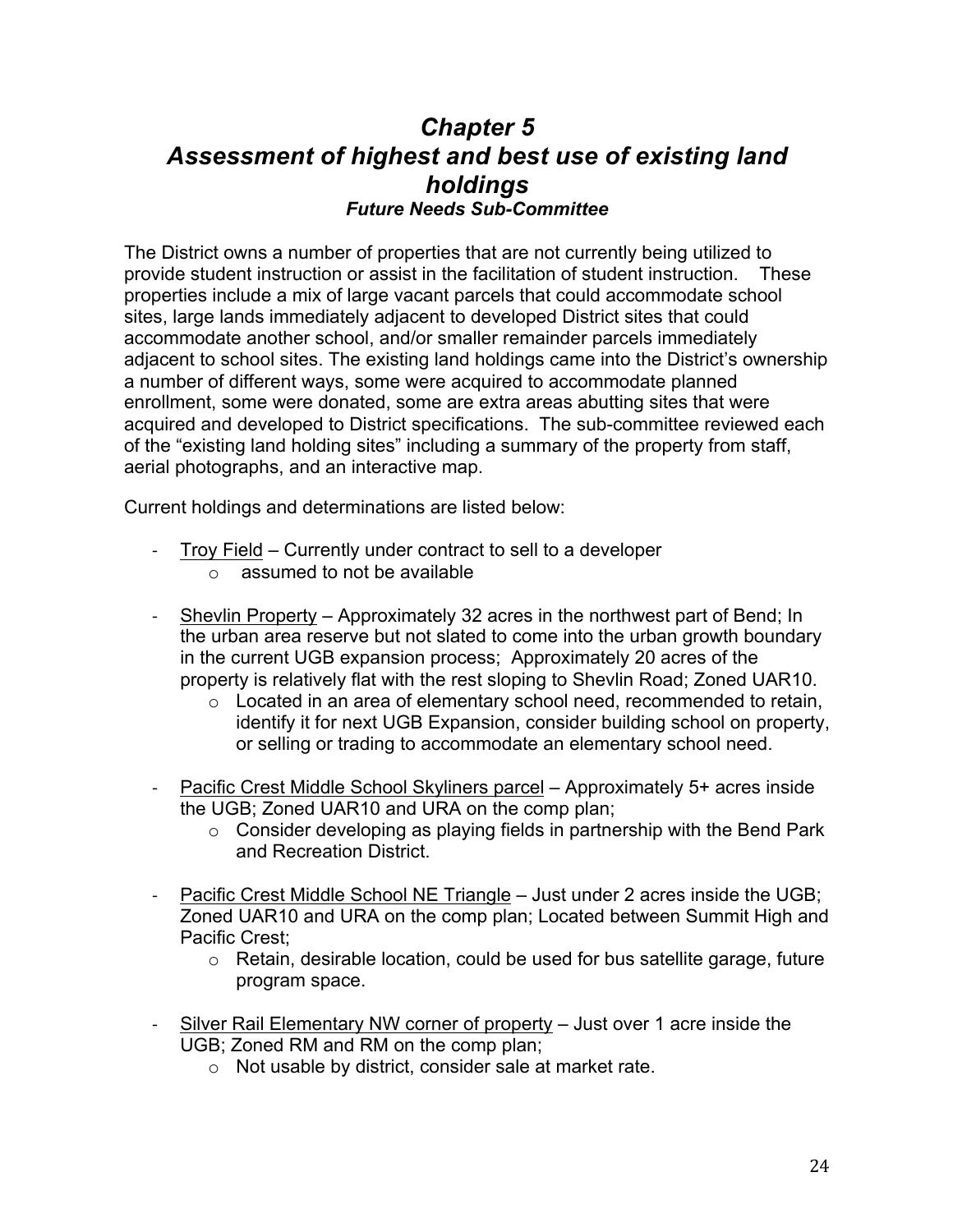- High Desert Middle School north triangle 12+ acres outside the UGB; Zoned UAR10 and URA on the comp plan; Slated to come in to the UGB in current process with a public facilities designation and zone; Hold for potential future school site;
- High Desert Middle School north square 5.5+ acres outside the UGB; Zoned UAR10 and URA on the comp plan; Slated to come in to the UGB in current process with a public facilities designation and zone; Combined with the north triangle, hold for potential future school site;
- High Desert Middle School south Almost 28 acres outside the UGB; Zoned UAR10 and URA on the comp plan; Slated to come in to the UGB in current process with a mixed use designation and zone; Has a large natural gas line buried with a 100 foot easement diagonally across property.
	- o The High Desert Middle School area provides a good location for a future elementary school, however the preferred location on the site will depend on the final UGB plan, recommend holding until UGB expansion is complete, then reassess.
- Country Club property 50 acres inside the UGB; zoned RS and RS on the comp plan; This is slated as next high school site;
	- $\circ$  Within the area of a 2018-2019 high school site need. Use for high school site or for future trade to accommodate a future high school site in the southeast.
- Murphy Road property 25+ acres inside the UGB; zoned RS and RS on the comp plan; This is slated as next middle school site;
	- o Within area of future need. Use for future middle or elementary school or for a trade to accommodate a future middle or elementary school in the southeast.
- La Pine north property 10 acres inside the UGB; Zoned F1 with PF on the comp plan;
	- $\circ$  Sufficient capacity in the area, thus use of site unlikely, however given current general plan and zone, sale of the property would not provide much financial benefit. Hold property unless property valuation makes sale logical.

The general consensus of the sub-committee was that given that the District population is growing and land is increasingly difficult to obtain (particularly within central urban areas), the District should retain larger properties that could accommodate future schools. Existing large acreages should be held to provide school sites, or they should be held for potential future sale or trade. If possible, the sites not large enough to accommodate a full school could be developed to house District programs where the District is currently leasing facilities. The District currently leases the property for REALMS, along with the facilities that house both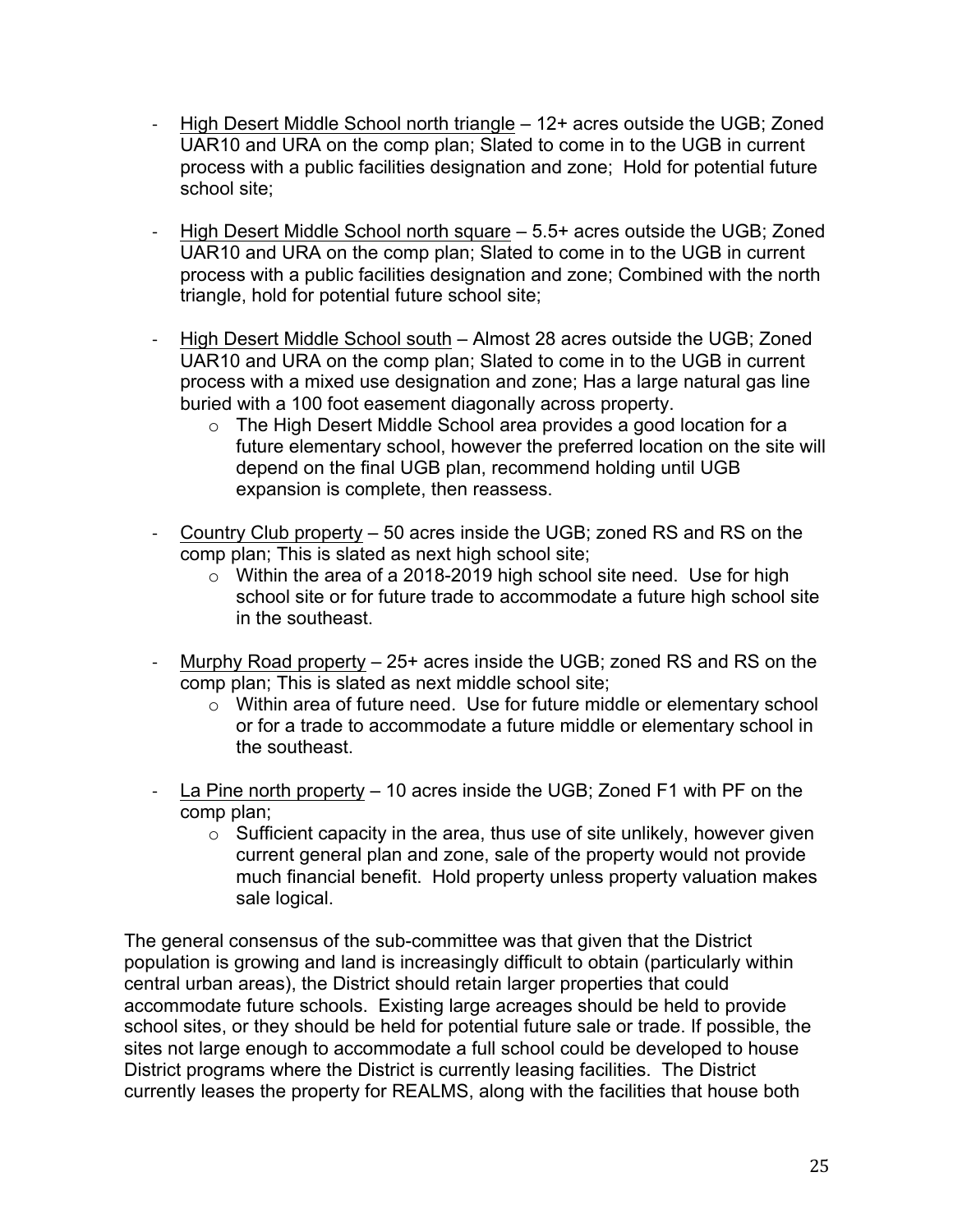the Tamarack Program and the Transition Program. Locating these programs in District owned properties could provide better environments, created specifically for the programs. In addition to improved design, providing programs on District owned properties would eliminate the cost of the leases, which are District general fund expenses.